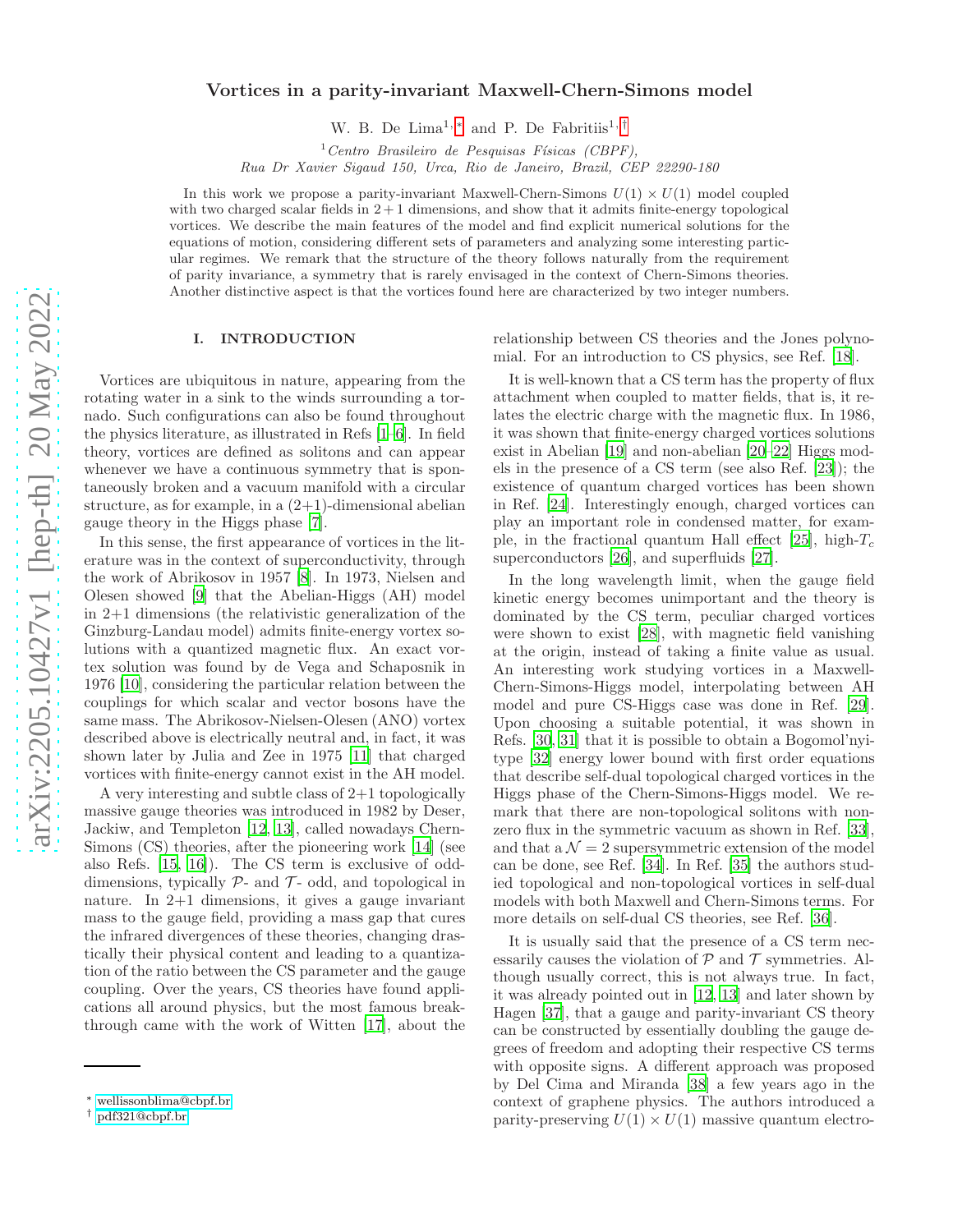dynamics (QED) with two gauge fields having different behaviors under parity, and a CS term mixing them, a distinctive feature of the model. Its massless version was studied in Ref. [\[39\]](#page-14-22), and it was shown that it exhibits quantum parity conservation at all orders in perturbation theory [\[40\]](#page-14-23). Recently, it was shown in Ref. [\[41](#page-14-24)], that the massive version is ultraviolet finite, that is, exhibits vanishing β-functions associated to the gauge coupling constants and CS parameter, and also vanishing anomalous dimensions. Furthermore, it was shown that the model is parity and gauge anomaly free at all orders in perturbation theory.

In the last few years, there have been several contributions to the literature of vortices, and here we briefly address some of them. In Ref. [\[42\]](#page-14-25), the authors reported a new topological vortex solution in a  $U(1) \times U(1)$  Maxwell-Chern-Simons theory. Considering the situation in which one of the  $U(1)$ 's was spontaneously broken, they obtained a long-range force, protected at the quantum level by the Coleman-Hill theorem [\[43\]](#page-14-26). Another interesting development was achieved in Refs. [\[44,](#page-14-27) [45](#page-14-28)], where the authors used a systematic expansion in inverse powers of  $n$ to study giant vortices with large topological charge, observed experimentally in condensed matter systems [\[46](#page-14-29)– 48. In Ref. [\[49\]](#page-14-31), the authors considered a  $U(1) \times U(1)$ , supersymmetric model in  $2+1$  dimensions, investigating magnetic vortex formation and discussing applications of it. For other interesting recent works, see Refs. [\[50](#page-14-32)[–55](#page-14-33)].

In this work we propose a parity-invariant Maxwell-Chern-Simons  $U(1) \times U(1)$  scalar QED in 2+1 dimensions, in analogy with the fermionic matter case studied in Ref. [\[38](#page-14-21)], and investigate the existence of topological vortices in the Higgs phase of this model. This proposal comes as a first step towards a description of physical phenomena where charged vortices may play an important role while preserving  $P$  and  $T$ , something that has not been considered in the literature so far.

This paper is organized as follows: in Sec. [II,](#page-1-0) we present the model and build the theoretical setup; in Sec. [III](#page-3-0) we discuss general properties of the topological configurations considered here; we present explicit vortex solutions in Sec. [IV](#page-5-0) and discuss its main features; finally, in Sec. [V,](#page-9-0) we state our concluding remarks. In order not to clutter the main text, the analysis of solutions for different coefficients and in limiting cases of the theory are postponed to App. [A](#page-9-1) and App. [B,](#page-10-0) respectively. We use natural units  $(c = \hbar = 1)$  and the flat Minkowski metric  $\eta^{\mu\nu} = \text{diag}(+1, -1, -1)$ , throughout; for the Levi-Civita tensor, we use the conventions:  $\epsilon^{012} = -1$ ,  $\epsilon^{ij} \equiv \epsilon^{0ij}$ , where Latin indices always refer to spatial components.

## <span id="page-1-0"></span>II. THEORETICAL SETUP

Let us propose a parity-invariant Maxwell-Chern-Simons  $U(1)_A \times U(1)_a$  scalar QED in 2+1 dimensions with Lagrangian given by

$$
\mathcal{L} = -\frac{1}{4} F_{\mu\nu} F^{\mu\nu} - \frac{1}{4} f_{\mu\nu} f^{\mu\nu} + \mu \epsilon^{\mu\nu\rho} A_{\mu} \partial_{\nu} a_{\rho} \n+ |D_{\mu} \phi_+|^2 + |D_{\mu} \phi_-|^2 - V (|\phi_+|, |\phi_-|) , \quad (1)
$$

where the covariant derivative with respect to the gauge group  $U(1)_A \times U(1)_a$  acting on the complex scalar fields  $\phi_+$  and  $\phi_-$  is given by

$$
D_{\mu}\phi_{\pm} = \partial_{\mu}\phi_{\pm} + ieA_{\mu}\phi_{\pm} \pm iga_{\mu}\phi_{\pm}.
$$
 (2)

In the above expression,  $e$  and  $g$  are the gauge couplings associated with the gauge groups  $U(1)_A$  and  $U(1)_a$ , respectively, and  $\mu > 0$  is the CS parameter. The field strength tensors are given by  $F_{\mu\nu} = \partial_{\mu}A_{\nu} - \partial_{\nu}A_{\mu}$  and  $f_{\mu\nu} = \partial_{\mu} a_{\nu} - \partial_{\nu} a_{\mu}$ , respectively. Notice that the scalar fields have the same charge under  $U(1)_A$  but opposite charges under  $U(1)<sub>a</sub>$ . The mass dimensions here are:  $[e^{2}] = [g^{2}] = [\mu] = 1$  and  $[A_{\mu}] = [a_{\mu}] = [\phi_{\pm}] = 1/2$ . In this model, in analogy with the fermionic version studied in Ref. [\[38\]](#page-14-21), the gauge field  $a_{\mu}$  is a pseudo-vector under parity, and its presence in the mixed CS term is what allows a CS theory to be parity-invariant.

The Lagrangian presented here is by construction invariant under  $U(1)_A \times U(1)_a$  gauge transformations:

$$
\phi'_{\pm}(x) = e^{i(\rho(x)\pm\xi(x))}\phi_{\pm}(x), \nA'_{\mu}(x) = A_{\mu}(x) - \frac{1}{e}\partial_{\mu}\rho(x), \na'_{\mu}(x) = a_{\mu}(x) - \frac{1}{g}\partial_{\mu}\xi(x).
$$
\n(3)

To ensure parity-invariance of this model, the scalar fields should behave somehow in the same way under parity as the fermionic matter in Ref. [\[38\]](#page-14-21). Thus, we will extend the parity concept to include a transformation in the space of fields that swaps the role of  $\phi_{\pm}$ :

$$
A_{\mu}^{P} = \mathcal{P}_{\mu}^{\nu} A_{\nu},
$$
  
\n
$$
a_{\mu}^{P} = -\mathcal{P}_{\mu}^{\nu} a_{\nu},
$$
  
\n
$$
\phi_{\pm}^{P} = \eta \phi_{\mp},
$$
\n(4)

where we have  $\mathcal{P}_{\mu}^{\ \nu} = diag(+-+),$  and  $\eta$  is a complex phase. One can immediately see that, with these transformations, and assuming that a suitable potential  $V$  is chosen, our model is parity-invariant.

The most general renormalizable potential compatible with the symmetries of the model is

$$
V = m2 (|\phi_{+}|^{2} + |\phi_{-}|^{2}) + \frac{M_{1}}{2} (|\phi_{+}|^{4} + |\phi_{-}|^{4})
$$
  
+  $M_{2}|\phi_{+}|^{2}|\phi_{-}|^{2} + \frac{g_{1}}{3} (|\phi_{+}|^{6} + |\phi_{-}|^{6})$   
+  $g_{2} (|\phi_{+}|^{2}|\phi_{-}|^{4} + |\phi_{-}|^{2}|\phi_{+}|^{4}),$  (5)

where the parameters should be carefully chosen in order to ensure the presence of only stable vacua. It should be clear that, depending on the parameters, different vacua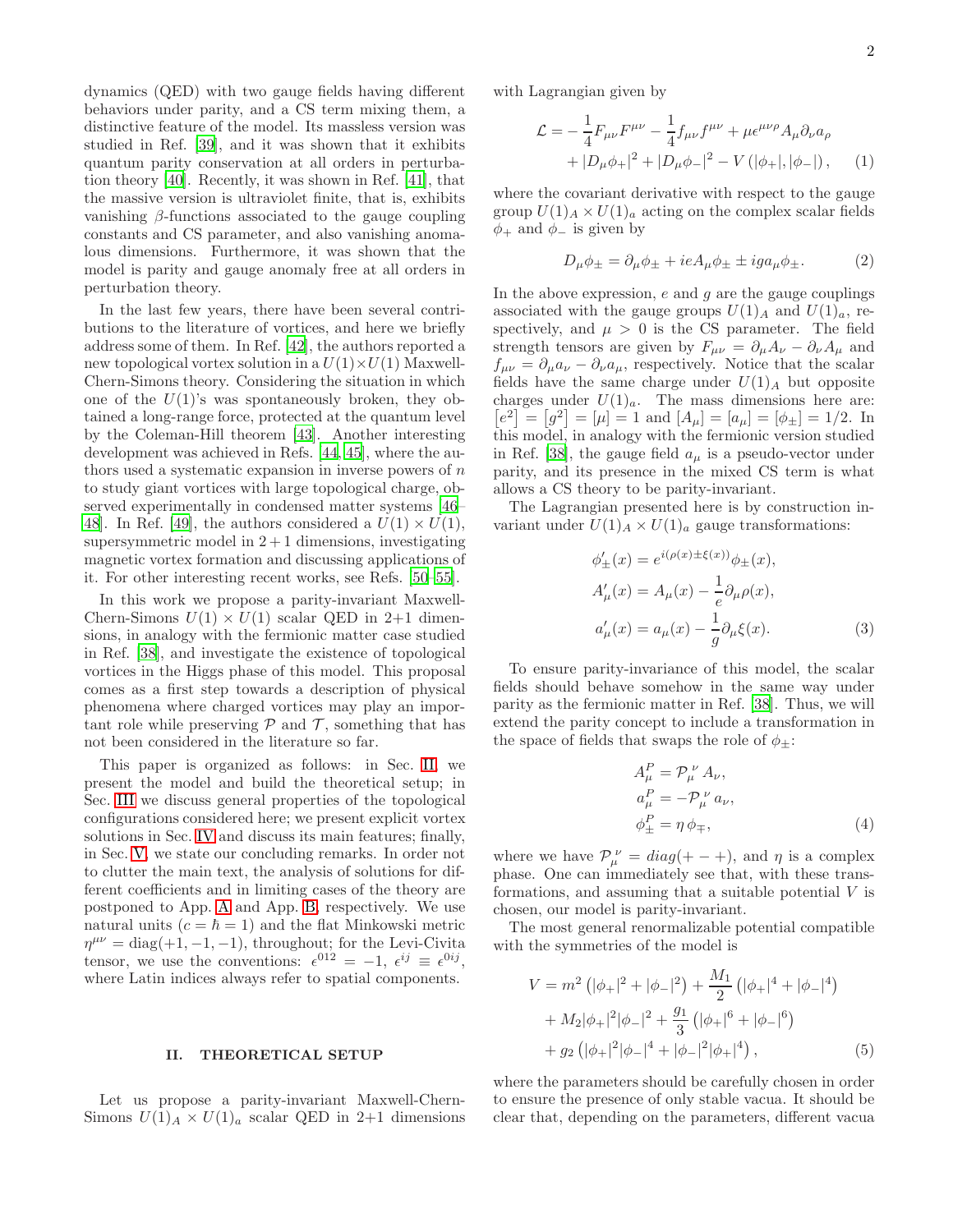structures might appear, which could in principle lead to the spontaneous breaking of one, both, or none of the  $U(1)$  symmetries. Let us choose the simplest scalar potential that leads to a spontaneously broken but paritysymmetric vacuum. Thus, we will consider, with  $\lambda > 0$ :

$$
V(\phi_+,\phi_-) = \frac{\lambda}{4} (|\phi_+|^2 - v^2)^2 + \frac{\lambda}{4} (|\phi_-|^2 - v^2)^2.
$$
 (6)

This is the simplest extension of the Abelian-Higgs potential for the case under study. Taking  $v \neq 0$ , it will clearly induce a non-trivial vacuum expectation value (VEV) for the scalar fields, putting the theory into the Higgs phase, where we have  $\langle |\phi_{\pm}| \rangle = v$ . This potential is not stable under quantum corrections, but this will not be an issue, since we are focusing on classical solutions.

An important remark must be made at this point. If one defines the fields  $A^{\pm}_{\mu} = (A_{\mu} \pm a_{\mu})/\sqrt{2}$ , the pure gauge part of the Lagrangian would be rewritten as

$$
\mathcal{L} \supset -\frac{1}{4} F^{+}_{\mu\nu} F^{\mu\nu +} - \frac{1}{4} F^{-}_{\mu\nu} F^{\mu\nu -} + \frac{\mu}{2} \epsilon^{\mu\nu\rho} \left( A^{+}_{\mu} \partial_{\nu} A^{+}_{\rho} - A^{-}_{\mu} \partial_{\nu} A^{-}_{\rho} \right), \tag{7}
$$

realizing the parity-invariance of the model in a different, although equivalent, form, as studied in Ref. [\[37\]](#page-14-20). The other part of the Lagrangian in this setting is written as

$$
\mathcal{L} \supset | \left( \partial_{\mu} + iq_1 A_{\mu}^+ + iq_2 A_{\mu}^- \right) \phi_+ |^2 + | \left( \partial_{\mu} + iq_2 A_{\mu}^+ + iq_1 A_{\mu}^- \right) \phi_- |^2 - V \left( |\phi_+|, |\phi_-| \right). \tag{8}
$$

In the above expression, one can see that  $\phi_+$  and  $\phi$ <sub>-</sub> have swapped effective charges, defined as  $q_1$  =  $(e+g)/\sqrt{2}$  and  $q_2 = (e-g)/\sqrt{2}$ . The parity transformation is realized by  $A^{\pm}_{\mu} \to \mathcal{P}_{\mu}^{\nu} A^{\mp}_{\nu}$  and  $\phi_{\pm} \to \eta \phi_{\mp}$ . This setup explicitly exhibits the parity-invariance of the CS sector. It is possible to show that, the on-shell free fields  $A^{\dagger}_{\mu}$  and  $A^{-}_{\mu}$  provide the vector representations of the three-dimensional Poincaré group with spins equal to  $+1$  and  $-1$  (for  $\mu > 0$ ), respectively, as one can see in Ref. [\[56\]](#page-14-34). In this paper, although, we have chosen to work with the variables  $A_{\mu}$  and  $a_{\mu}$  for convenience.

The equations of motion following from the Lagrangian are given by

$$
\partial_{\mu}F^{\mu\nu} + \mu \epsilon^{\nu\alpha\beta} \partial_{\alpha} a_{\beta} = e \left( J_{+}^{\nu} + J_{-}^{\nu} \right),
$$
  
\n
$$
\partial_{\mu}f^{\mu\nu} + \mu \epsilon^{\nu\alpha\beta} \partial_{\alpha} A_{\beta} = g \left( J_{+}^{\nu} - J_{-}^{\nu} \right),
$$
  
\n
$$
D_{\mu}D^{\mu} \phi_{\pm} = -\frac{dV}{d\phi_{\pm}^*},
$$
\n(9)

where the currents are  $J_{\pm}^{\nu} = i \left[ \phi_{\pm}^* D^{\nu} \phi_{\pm} - \phi_{\pm} D^{\nu} \phi_{\pm}^* \right]$ .

Let us take a look at the peculiar Gauss laws that this model presents. Define the electric and magnetic fields associated with the gauge fields  $A_{\mu}$  and  $a_{\mu}$  by  $E^{i} = F^{i0}$ ,  $B = \epsilon^{ij} \partial_i A_j$  and  $e^i = f^{i0}, b = \epsilon^{ij} \partial_i a_j$ , respectively. From the gauge fields equations of motion, and using  $\rho_{\pm} = J_{\pm}^0$ :

$$
\vec{\nabla} \cdot \vec{E} + \mu b = e \left( \rho_+ + \rho_- \right),
$$
  

$$
\vec{\nabla} \cdot \vec{e} + \mu B = g \left( \rho_+ - \rho_- \right).
$$
 (10)

Defining the electric charge  $Q = e \int d^2x (\rho_+ + \rho_-)$  and the g-electric charge  $G = g \int d^2x \left(\rho_+ - \rho_-\right)$ , and defining also the magnetic flux as  $\Phi = \int d^2x B$  and the g-magnetic flux as  $\chi \equiv \int d^2x \, b$ , we obtain upon integration:

$$
Q = \mu \chi,
$$
  
\n
$$
G = \mu \Phi.
$$
\n(11)

That is, the electric charge associated with one gauge field is proportional to the magnetic flux associated with the other. It is well-known that there is a flux attachment caused by the CS term, but in our case this charge-flux relation happens between two different gauge fields. This is a distinctive feature of this class of models, since it implements the flux attachment in a parity-invariant way.

The energy-momentum tensor here can be written as

$$
T^{\mu\nu} = \left(\eta^{\mu\nu}\frac{1}{4}F_{\alpha\beta}F^{\alpha\beta} - F^{\mu\beta}F^{\nu}{}_{\beta}\right)
$$
  
+ 
$$
\left(\eta^{\mu\nu}\frac{1}{4}f_{\alpha\beta}f^{\alpha\beta} - f^{\mu\beta}f^{\nu}{}_{\beta}\right)
$$
  
+ 
$$
D^{\mu}\phi_{+}^{*}D^{\nu}\phi_{+} + D^{\mu}\phi_{+}D^{\nu}\phi_{+}^{*} - \eta^{\mu\nu}|D_{\alpha}\phi_{+}|^{2}
$$
  
+ 
$$
D^{\mu}\phi_{-}^{*}D^{\nu}\phi_{-} + D^{\mu}\phi_{-}D^{\nu}\phi_{-}^{*} - \eta^{\mu\nu}|D_{\alpha}\phi_{-}|^{2}
$$
  
+ 
$$
\eta^{\mu\nu}V.
$$
 (12)

The energy functional following from this expression is

<span id="page-2-1"></span>
$$
E = \int d^2x \left[ \frac{1}{2} \left( \vec{E}^2 + B^2 \right) + \frac{1}{2} \left( \vec{e}^2 + b^2 \right) + V + |D_0 \phi_+|^2 + |D_0 \phi_-|^2 + |D_i \phi_+|^2 + |D_i \phi_-|^2 \right].
$$
 (13)

We are interested only in the static regime, *i.e.*,  $\partial_0 \equiv 0$ .

The vacuum configuration of the system is given by the absolute minimum of the energy functional, that can be achieved, for instance, considering  $\phi_{\pm} = v$  and  $A_{\mu} =$  $a_{\mu} = 0$ . In the unitary gauge we can write  $\phi_{\pm}(x) =$  $v + h_{\pm}(x)/\sqrt{2}$ . The quadratic part of the Lagrangian here is given by

$$
\mathcal{L}^{\text{quad}} = -\frac{1}{4} F_{\mu\nu} F^{\mu\nu} - \frac{1}{4} f_{\mu\nu} f^{\mu\nu} + \frac{1}{2} (\partial_{\mu} h_{+})^2 + \frac{1}{2} (\partial_{\mu} h_{-})^2 + 2v^2 \left( e^2 A_{\mu} A_{\mu} + g^2 a_{\mu} a_{\mu} \right) - \frac{\lambda v^2}{2} (h_{+}^2 + h_{-}^2) + \frac{\mu}{2} \epsilon^{\mu\nu\rho} A_{\mu} \partial_{\nu} a_{\rho} + \frac{\mu}{2} \epsilon^{\mu\nu\rho} a_{\mu} \partial_{\nu} A_{\rho}.
$$
 (14)

From the above expression we can immediately see that we have two degenerate massive scalars with  $m_S = \sqrt{\lambda v^2}$ . For the gauge quadratic part we can write

<span id="page-2-0"></span>
$$
\mathcal{L}_{\text{gauge}}^{\text{quad}} = \frac{1}{2} \left( A_{\mu} \quad a_{\mu} \right) O^{\mu \nu} \left( \begin{array}{c} A_{\nu} \\ a_{\nu} \end{array} \right), \tag{15}
$$

where we defined the gauge dynamical operator

<span id="page-2-2"></span>
$$
O^{\mu\nu} = \begin{pmatrix} \Box \Theta^{\mu\nu} + 4e^2v^2\eta^{\mu\nu} & \mu \epsilon^{\mu\rho\nu} \partial_\rho \\ \mu \epsilon^{\mu\rho\nu} \partial_\rho & \Box \Theta^{\mu\nu} + 4g^2v^2\eta^{\mu\nu} \end{pmatrix} . \tag{16}
$$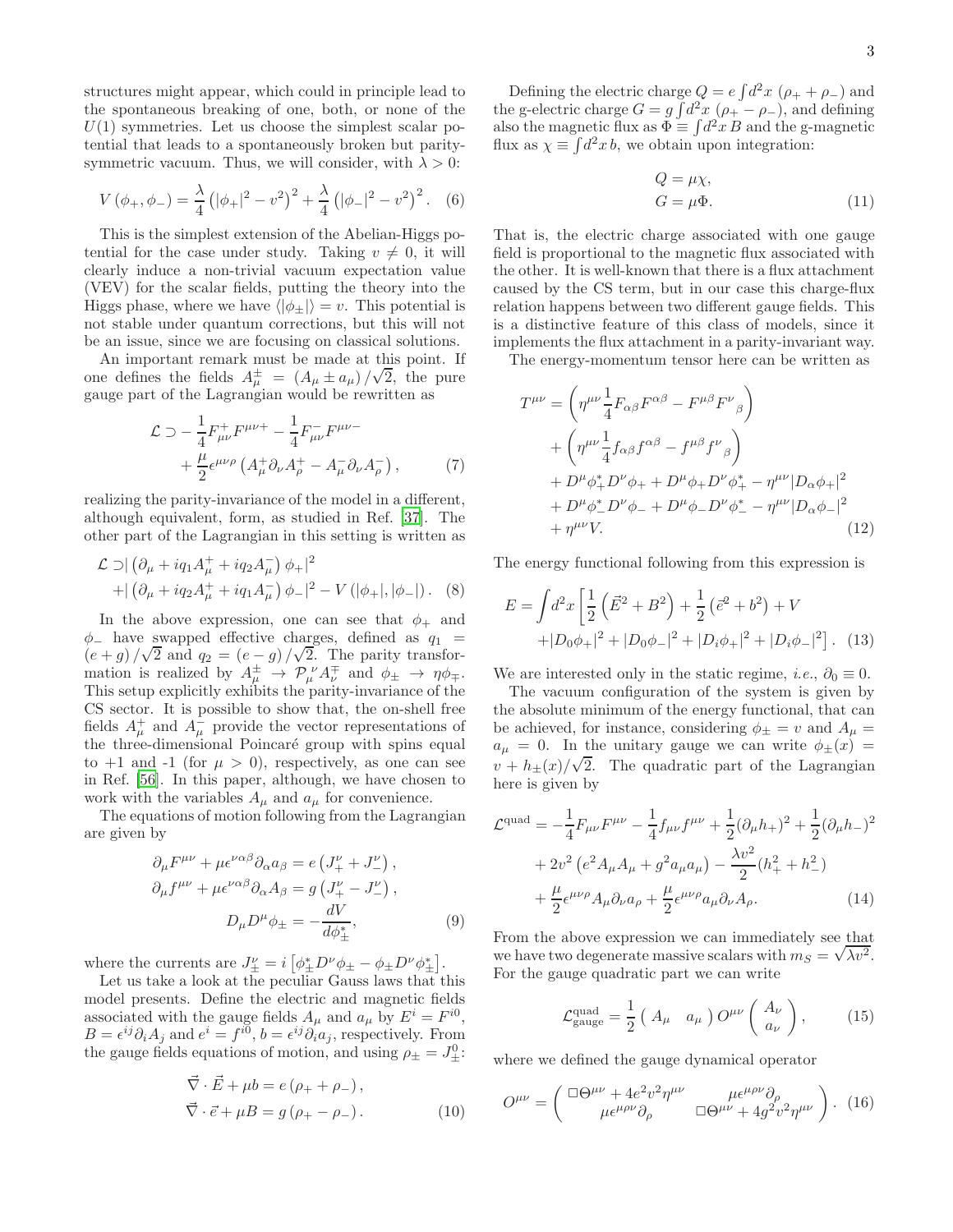After some manipulations, from the inverse of Eq. [\(16\)](#page-2-0), one can find the dispersion relations  $p_{\pm}^2 = m_{\pm}^2$ , where:

$$
m_{\pm}^{2} = \frac{1}{2} [\mu^{2} + 4v^{2}(e^{2} + g^{2})]
$$
  

$$
\pm \frac{1}{2} \sqrt{[\mu^{2} + 4v^{2}(e^{2} + g^{2})]^{2} - (8v^{2}eg)^{2}}.
$$
 (17)

It should be stressed that the above relation is necessarily real and non-negative, which ensures the absence of taquions in the model. We can see that the gauge fields will acquire mass contributions coming from the Higgs mechanism and also from the CS term. In particular, in the absence of a CS term  $(\mu = 0)$ , we would have two massive vector bosons with  $M_e = 2ev$  and  $M_q = 2gv$ . In the case without spontaneous symmetry breaking  $(v = 0)$ , the Higgs mechanism does not take place and we find only a topological mass given by  $\mu$ . In the absence of a Maxwell term, we obtain two copies of the dispersion relation  $p^2 = 16e^2g^2v^4/\mu^2$ , and we have degenerate gauge boson masses.

# <span id="page-3-0"></span>III. TOPOLOGICAL CONFIGURATIONS

In order to have finite energy, each non-negative term in Eq. [\(13\)](#page-2-1) must asymptote to zero as  $|\vec{x}| = r \rightarrow \infty$ . These asymptotic conditions can be seen as boundary conditions for the fields at  $S^1_{\infty} \equiv \partial \mathbb{R}^2$  (the circle at infinity). In particular, the scalar fields must asymptote to the vacuum manifold, i.e., with a fixed norm on the space of fields, but with phase freedom. In fact, since we have  $\phi_+$  and  $\phi_-,$  there are two phase degrees of freedom in the asymptotic limit. This give us a map  $\Phi_{\infty}: S^1_{\infty} \to S^1 \times S^1 \equiv U(1) \times U(1)$ . Any such map can be classified by two integers determined by the fundamental homotopy group  $\pi_1(S^1 \times S^1) \equiv \mathbb{Z} \times \mathbb{Z}$ . Therefore we conclude that the finite-energy condition implies an homotopy classification leading to a labeling of the configurations by two integers.

In the asymptotic limit, we can take  $\phi_{\pm} \to v e^{i\omega_{\pm}(\theta)}$ where  $\theta$  parametrizes the sphere  $S^1_{\infty}$ , together with  $A_i \rightarrow$  $-\partial_i(\omega_+ + \omega_-)/2e$  and  $a_i \rightarrow -\partial_i(\omega_+ - \omega_-)/2g$ , to ensure that the covariant derivatives vanish at spatial infinity. To satisfy the remaining asymptotic conditions, we can take  $A_0$ ,  $a_0 \to 0$  as well as  $\partial_i A_0$ ,  $\partial_i a_0 \to 0$ .

Let us define a  $(m,n)$ -vortex as a finite-energy static configuration obeying the boundary conditions stated above with the particular structure:

$$
\phi_{\pm} \to v e^{i(m \pm n)\theta},
$$
  
\n
$$
A_i \to -\frac{m}{e} \partial_i \theta,
$$
  
\n
$$
a_i \to -\frac{n}{g} \partial_i \theta.
$$
\n(18)

Where, in principle, we demand only that  $m \pm n \in \mathbb{Z}$ , allowing  $m$  and  $n$  to take simultaneously half-integer values. In the light of the natural doubling of degrees of

freedom necessary to ensure parity invariance, the possibility of half-integer numbers should not be worrisome.

<span id="page-3-3"></span>From the equations of motion, we already know that there is a relation between charges and magnetic fluxes. But, by definition,

$$
\Phi = \int d^2x \,\epsilon^{ij}\partial_i A_j = \int_{S^1_{\infty}} dS \,\hat{r}_i \,\epsilon^{ij} A_j. \tag{19}
$$

Upon using the asymptotic behavior of the gauge field and the relations  $\theta_i = \epsilon_{ij} \hat{r}_j$  and  $\epsilon_{ij} \epsilon_{jk} = -\delta_{ik}$ , we have

$$
\Phi = \int d\theta \, r \, \hat{r}_i \, \epsilon^{ij} \left( -\frac{m}{er} \epsilon_{jk} \hat{r}_k \right) = \frac{2\pi}{e} m. \tag{20}
$$

Analogously,

$$
\chi = \frac{2\pi}{g}n.\tag{21}
$$

Therefore, we can conclude that besides the magnetic flux associated with one gauge field being proportional to the electric charge of the other, they are all topologically quantized, and can be written as

<span id="page-3-4"></span>
$$
Q = \frac{2\pi}{g} \mu n,
$$
  
\n
$$
G = \frac{2\pi}{e} \mu m.
$$
\n(22)

We propose the following  $(m,n)$ -vortex *ansatz*:

<span id="page-3-1"></span>
$$
\phi_{\pm} = v F_{\pm}(r) e^{i(m \pm n)\theta},
$$
  
\n
$$
A_i = \frac{1}{er} [A(r) - m] \hat{\theta}_i,
$$
  
\n
$$
a_i = \frac{1}{gr} [a(r) - n] \hat{\theta}_i,
$$
  
\n
$$
A_0 = \frac{1}{er} \alpha(r),
$$
  
\n
$$
a_0 = \frac{1}{gr} \beta(r).
$$
\n(23)

To satisfy the asymptotic conditions, the functions above must satisfy the following boundary conditions:

<span id="page-3-2"></span>
$$
F_{\pm}(\infty) = 1, A(\infty) = a(\infty) = 0.
$$
 (24)

We impose  $F_{\pm}(0) = 0, A(0) = m, a(0) = n$ , and also  $\alpha(0) = \beta(0) = 0$  to avoid a singularity at the origin, except when  $m = \pm n$ , because in this case one of the scalar profiles can take a non-zero value at the origin. Under a parity transformation in the vortex configuration, we have  $(m, n) \rightarrow (-m, n)$ ,  $r \rightarrow r, \theta \rightarrow -\theta - \pi$  and  $F_{\pm} \to F_{\mp}, A \to -A, a \to a, \alpha \to \alpha, \beta \to -\beta.$ 

The energy density functional, considering this ansatz,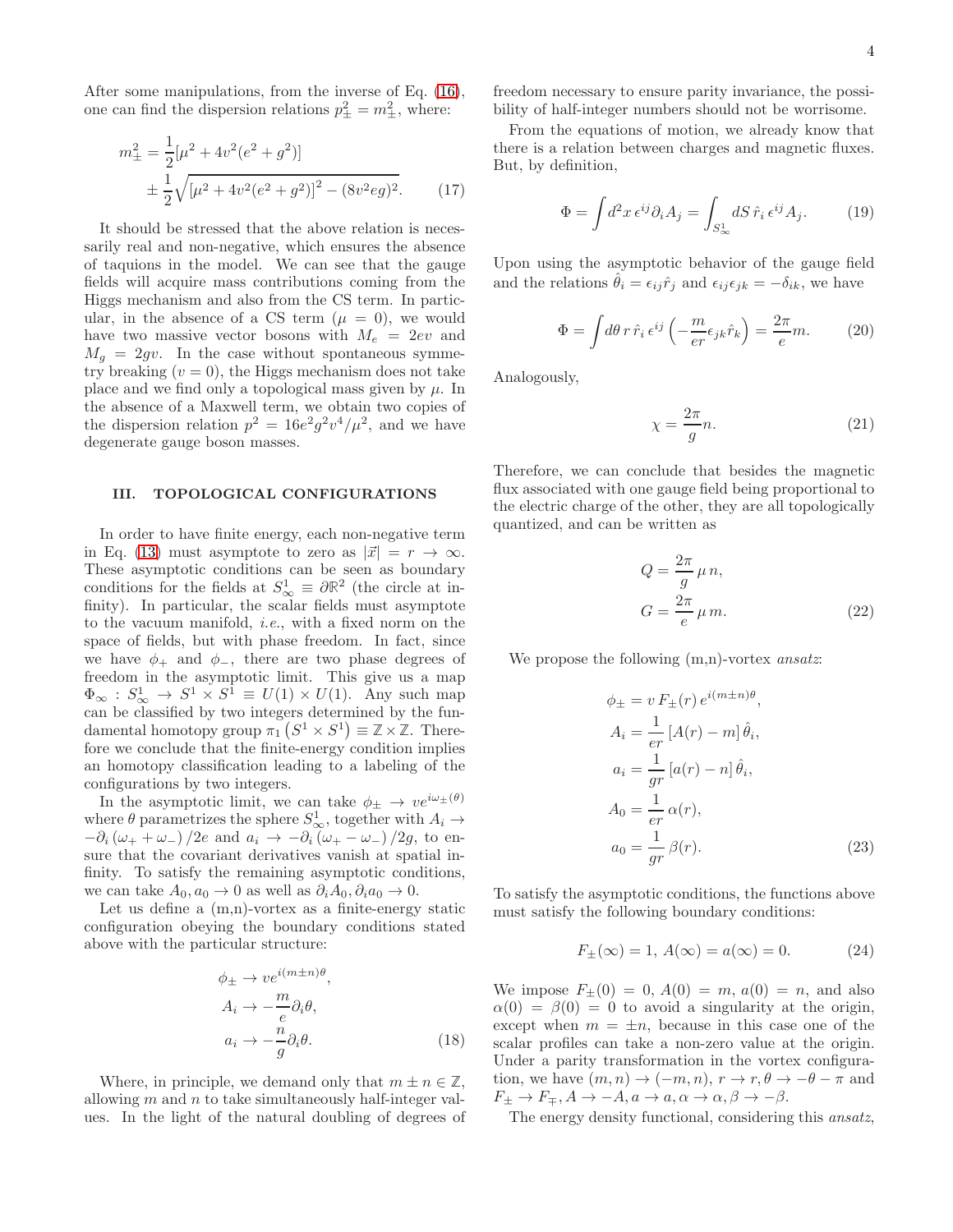can be written as

$$
\epsilon = \frac{1}{2e^{2}r^{2}} \left[ \dot{A}^{2} + \left( \dot{\alpha} - \frac{\alpha}{r} \right)^{2} \right] + \frac{1}{2g^{2}r^{2}} \left[ \dot{a}^{2} + \left( \dot{\beta} - \frac{\beta}{r} \right)^{2} \right] \n+ \frac{\lambda v^{4}}{4} \left[ (F_{+}^{2} - 1)^{2} + (F_{-}^{2} - 1)^{2} \right] \n+ \frac{v^{2}}{r^{2}} \left[ F_{+}^{2} \left( \alpha + \beta \right)^{2} + F_{-}^{2} \left( \alpha - \beta \right)^{2} \right] \n+ v^{2} \left[ \dot{F}_{+}^{2} + \frac{F_{+}^{2}}{r^{2}} \left( A + a \right)^{2} + \dot{F}_{-}^{2} + \frac{F_{-}^{2}}{r^{2}} \left( A - a \right)^{2} \right].
$$
\n(25)

One can also compute the angular momentum of these finite-energy static vortex-like configurations, given by

$$
J = \int d^2x \,\epsilon^{ij} r_i T_{0j}.\tag{26}
$$

In general, we can write

$$
T_{0j} = \epsilon_{jk} (E^k B + e^j b) + 2\mathbb{Re} (D_0 \phi^*_{+} D_j \phi_{+} + D_0 \phi^*_{-} D_j \phi_{-}) .
$$
 (27)

Therefore, the angular momentum can be written as a sum of a contribution  $J_q$  coming from the gauge fields and another,  $J_s$  from the scalar field sector. Using the rotationally symmetric ansatz [\(23\)](#page-3-1), we can write

$$
\operatorname{Re}\left(D_0 \phi_{\pm}^* D_j \phi_{\pm}\right) = \frac{|\phi_{\pm}|^2}{r} \left[e A_0 \pm ga_0\right] \left[A \pm a\right] \hat{\theta}_j. \tag{28}
$$

But in the static limit we can write for the charge densities,  $\rho_{\pm} = -2 (eA_0 \pm ga_0) |\phi_{\pm}|^2$ , and thus,

$$
2\mathbb{Re}\left(D_0\phi_+^*D_j\phi_+ + D_0\phi_-^*D_j\phi_-\right)
$$
  
=  $-\frac{1}{r}[A(\rho_+ + \rho_-) + a(\rho_+ - \rho_-)]\hat{\theta}_j.$  (29)

Upon using the Gauss laws [\(10\)](#page-2-2), we obtain for the scalar sector contribution:

$$
J_s = \int d^2x \left[ \frac{A}{e} \left( \nabla \cdot E + \mu b \right) + \frac{a}{g} \left( \nabla \cdot e + \mu B \right) \right]. \tag{30}
$$

Now, integrating by parts and using the boundary conditions, this expression will give us a contribution that exactly cancels  $J_g$ , and another that is entirely given in terms of A and a:

$$
J_s = \int d^2x \left( B r_i E^i + b r_i e^i \right)
$$

$$
- \frac{2\pi\mu}{eg} \left[ A(\infty) a(\infty) - A(0) a(0) \right]. \tag{31}
$$

Thus, using the *ansatz*, boundary conditions and equations of motion, in the static limit we can obtain for the angular momentum of our (m,n)-vortices:

$$
J = \frac{2\pi\mu}{eg} \, nm = \frac{QG}{2\pi\mu}.\tag{32}
$$

We conclude that the angular momentum of these configurations is quantized, proportional to the product of charges, and fractional, exhibiting an anyonic nature.

Inserting this ansatz in the equations of motion, we obtain differential equations that must be solved in order to find an explicit solution. From the equations of motion, we obtain:

$$
\ddot{\alpha} - \frac{\dot{\alpha}}{r} + \frac{\alpha}{r^2} + \mu \frac{e}{g} \dot{a} = \frac{M_e^2}{2} \left[ \alpha \Delta F_+^2 + \beta \Delta F_-^2 \right], \quad (33)
$$

$$
\ddot{\beta} - \frac{\dot{\beta}}{r} + \frac{\beta}{r^2} + \mu \frac{g}{e} \dot{A} = \frac{M_g^2}{2} \left[ \beta \Delta F_+^2 + \alpha \Delta F_-^2 \right].
$$
 (34)

and,

$$
\ddot{A} - \frac{\dot{A}}{r} + \mu \frac{e}{g} \left( \dot{\beta} - \frac{\beta}{r} \right) = \frac{M_e^2}{2} \left[ A \Delta F_+^2 + a \Delta F_-^2 \right], \quad (35)
$$

$$
\ddot{a} - \frac{\dot{a}}{r} + \mu \frac{g}{e} \left( \dot{\alpha} - \frac{\alpha}{r} \right) = \frac{M_g^2}{2} \left[ a \Delta F_+^2 + A \Delta F_-^2 \right], \quad (36)
$$

where we defined  $\Delta F_{\pm}^2 = F_{+}^2 \pm F_{-}^2$ . The first two equations correspond to the  $\nu = 0$  components, and the last two to the  $\nu = i$  components. From the scalar sector:

$$
\ddot{F}_{\pm} + \frac{\dot{F}_{\pm}}{r} + \frac{F_{\pm}}{r^2} \left[ (\alpha \pm \beta)^2 - (A \pm a)^2 \right] = \frac{m_S^2}{2} \left( F_{\pm}^2 - 1 \right) F_{\pm}.
$$
\n(37)

These are the differential equations that we need to solve considering the boundary conditions given in Eq. [\(24\)](#page-3-2) and the initial conditions stated in sequence. We were not able to find an analytical solution for these equations, and therefore, in the next section we will present for numerical solutions considering some particular cases that represent different possible scenarios.

In the above differential equations, one can note  $\sqrt{\lambda v^2}$ ,  $M_e = 2ev$ ,  $M_g = 2gv$ , and finally,  $\mu$ . We can inthe appearance of a few mass scales, given by  $m<sub>S</sub>$  = troduce the dimensionless coefficients  $K_1 = \mu/m_S$ ,  $K_2 =$  $M_e/M_g = e/g$ , and  $K_3 = M_e/m_s$ , writing the equations above using the dimensionless distance  $x = m_S r$  (the derivatives from now on are with respect to  $x$ ), in such a way that the differential equations can be written:

<span id="page-4-0"></span>
$$
\ddot{F}_{+} + \frac{\dot{F}_{+}}{x} + \frac{F_{+}}{x^{2}} \left[ (\alpha + \beta)^{2} - (A + a)^{2} \right] = \frac{1}{2} (F_{+}^{2} - 1) F_{+},
$$
\n
$$
\ddot{F}_{-} + \frac{\dot{F}_{-}}{x} + \frac{F_{-}}{x^{2}} \left[ (\alpha - \beta)^{2} - (A - a)^{2} \right] = \frac{1}{2} (F_{-}^{2} - 1) F_{-},
$$
\n
$$
\ddot{A} - \frac{\dot{A}}{x} + K_{1} K_{2} \left( \dot{\beta} - \frac{\beta}{x} \right) = \frac{K_{3}^{2}}{2} \left[ A \Delta F_{+}^{2} + a \Delta F_{-}^{2} \right],
$$
\n
$$
\ddot{a} - \frac{\dot{a}}{x} + \frac{K_{1}}{K_{2}} \left( \dot{\alpha} - \frac{\alpha}{x} \right) = \frac{K_{3}^{2}}{2K_{2}^{2}} \left[ a \Delta F_{+}^{2} + A \Delta F_{-}^{2} \right],
$$
\n
$$
\ddot{\alpha} - \frac{\dot{\alpha}}{x} + \frac{\alpha}{x^{2}} + K_{1} K_{2} \dot{a} = \frac{K_{3}^{2}}{2} \left[ \alpha \Delta F_{+}^{2} + \beta \Delta F_{-}^{2} \right],
$$
\n
$$
\ddot{\beta} - \frac{\dot{\beta}}{x} + \frac{\beta}{x^{2}} + \frac{K_{1}}{K_{2}} \dot{A} = \frac{K_{3}^{2}}{2K_{2}^{2}} \left[ \beta \Delta F_{+}^{2} + \alpha \Delta F_{-}^{2} \right].
$$
\n(38)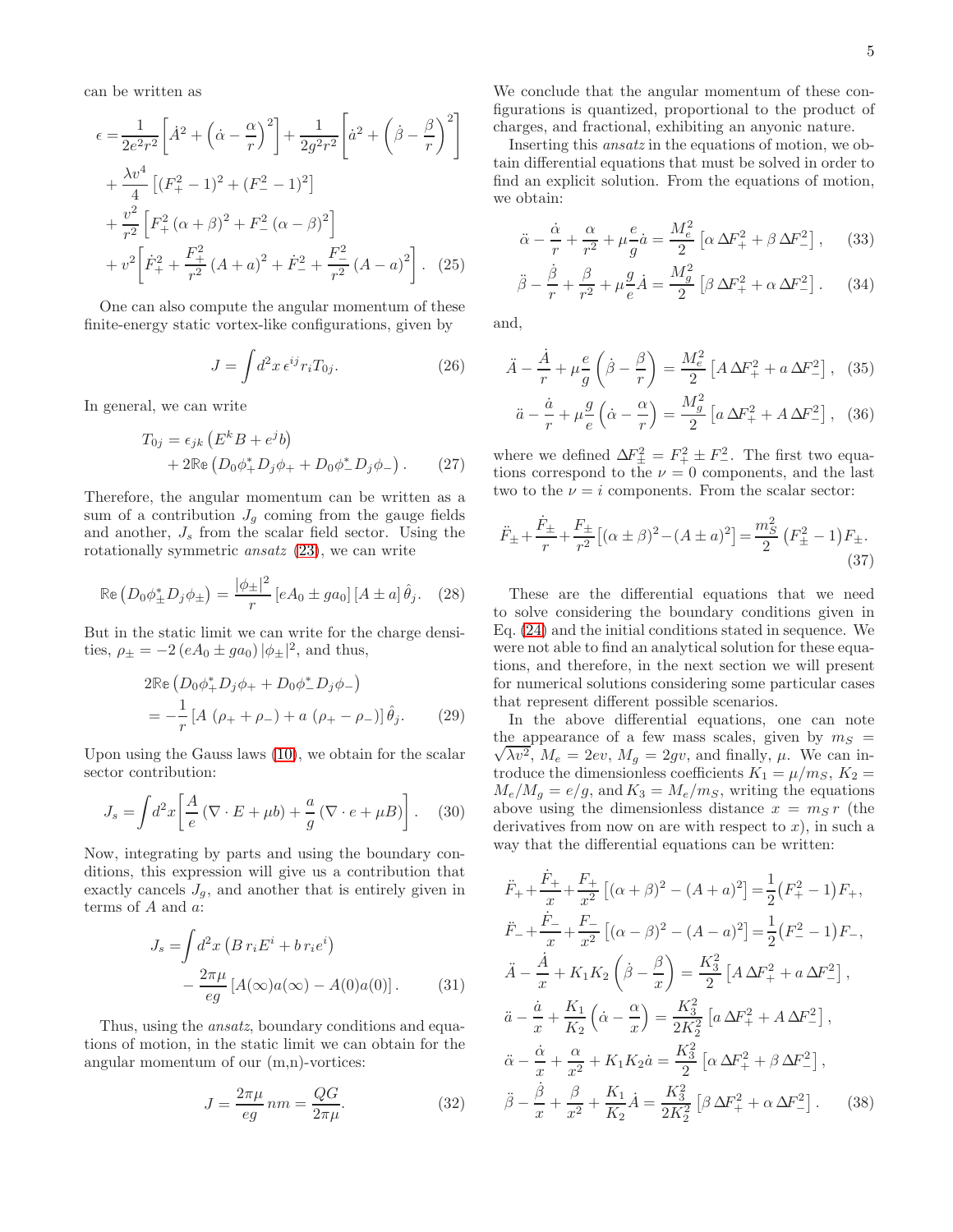Before diving headfirst in the numerical solutions for these differential equations, we can briefly analyze the asymptotic behavior of the vortex configurations. In fact, considering the asymptotic behaviors for the profiles  $F_{\pm} \rightarrow 1$  and  $A, a, \alpha, \beta \rightarrow 0$ , we can write  $F_{\pm} = 1 - F_{\pm}$ ,  $A = 0 + \tilde{A}$ ,  $a = 0 + \tilde{a}$ ,  $\alpha = 0 + \tilde{\alpha}$  and  $\beta = 0 + \tilde{\beta}$ , where all the quantities with tilde are very small for large  $x$ . In this regime, we will consider only first order terms in the quantities with tilde, neglecting higher orders.

In this approximation, the first two equations in Eq. [\(38\)](#page-4-0) become  $\ddot{\tilde{F}} + \dot{\tilde{F}}/x - \tilde{F} = 0$ , where we already used the expansion described above and neglected higher order terms. Notice that this is a modified Bessel equation, therefore we can write for the asymptotic behavior of the scalar profiles,  $F(r) \approx 1 - C\mathcal{K}_0(m_S r)$ , and conclude that the scalar fields will approach their asymptotic value exponentially with a characteristic decay length given by the scalar mass. In the same way, we can consider the third and last equations in Eq. [\(38\)](#page-4-0). Using the same approximation discussed above, we obtain the following equations:  $\ddot{\tilde{A}} - \frac{\dot{\tilde{A}}}{x} + K_1 K_2 \left( \dot{\tilde{\beta}} - \frac{\tilde{\beta}}{x} \right) = K_3^2 \tilde{A}$  and  $\ddot{\tilde{\beta}} - \frac{\dot{\tilde{\beta}}}{x} + \frac{\tilde{\beta}}{x^2} + \frac{K_1}{K_2} \dot{\tilde{A}} = \frac{K_3^2}{K_2^2} \tilde{\beta}$ . These differential equations lead to the following asymptotic behavior in terms of the modified Bessel functions of the second kind:

$$
A(r) \approx C_{\pm} r K_1(m_{\pm}r),
$$
  
\n
$$
\beta(r) \approx D_{\pm} K_0(m_{\pm}r).
$$
 (39)

Therefore, the gauge profiles approach their asymptotic value exponentially, with a decay length given by the gauge field masses  $m_{+}$ , given in Eq. [\(17\)](#page-3-3). The question of whether both  $m_+$  and  $m_-$  are equally valid is a subtle one (see Refs. [\[28](#page-14-11), [57,](#page-14-35) [58](#page-14-36)]), and should be investigated elsewhere. The same analysis can be done with the remaining equations and naturally gives us similar results.

# <span id="page-5-0"></span>IV. EXPLICIT VORTEX SOLUTIONS

In this section we will exhibit explicit numerical solutions for the differential equations presented in the last section. The general strategy adopted here is as follows. We propose to expand the profile functions  $F_+, F_-, A, a, \alpha, \beta$  in powers of x around the origin, for example,  $A(x) = \sum_k A_k x^k$ . Plugging these expansions in the above differential equations and using the initial conditions, we can obtain constraints in the expansion coefficients. With these expansions near the origin at hand, we can proceed to search the numerical solutions that will also satisfy the boundary conditions at infinity using a shooting method. It is important to note that, since we have  $A(0) = m$ ,  $a(0) = n$ , we need first of all to specify which (m, n)-vortex we are trying to find.

In general lines, for the equations and initial conditions considered here, there are six coefficients to be adjusted; the others vanish or can be found in terms of these six

and of the mass quotients  $K_i$ . Roughly speaking, near the origin we obtained the following structure of expansions:

$$
F_{+}(x) = f_{+} x^{|n+m|} + ...,
$$
  
\n
$$
F_{-}(x) = f_{-} x^{|n-m|} + ...,
$$
  
\n
$$
A(x) = m + A_{2} x^{2} + A_{+} x^{2|n+m|+2} + A_{-} x^{2|n-m|+2} + ...,
$$
  
\n
$$
a(x) = n + a_{2} x^{2} + a_{+} x^{2|n+m|+2} + a_{-} x^{2|n-m|+2} + ...,
$$
  
\n
$$
\alpha(x) = \alpha_{1} x + \alpha_{+} x^{2|n+m|+1} + \alpha_{-} x^{2|n-m|+1} + ...,
$$
  
\n
$$
\beta(x) = \beta_{1} x + \beta_{+} x^{2|n+m|+1} + \beta_{-} x^{2|n-m|+1} + ...,
$$
 (40)

where  $f_+, f_-, A_2, a_2, \alpha_1, \beta_1$  are free parameters that are determined for each set of  $(m, n, K_1, K_2, K_3)$ , in order to satisfy the asymptotic conditions at infinity.

In the following, we will consider a few interesting examples representing distinctive classes of vortex solutions. In Sec. [IV A,](#page-5-1) we will analyze the situation where one of the integers is zero, using the case  $(m = 0, n = 1)$ as an example; In Sec. [IV B,](#page-6-0) we investigate the situation where  $m$  and  $n$  are equal and non-zero, adopting the case  $(m = n = 1)$  as illustration, and briefly commenting on  $(m = n = 1/2)$ ; last but not least, in Sec. [IV C,](#page-7-0) we study the case where  $m$  and  $n$  are non-zero and different, using the case  $(m = 2, n = 1)$  as an example, and commenting on the case  $(m = 1/2, n = 3/2)$ . For each case, we show explicit vortex solutions considering  $K_1 = K_2 = K_3 = 1$ , and analyze some aspects of them, stating the relevant parameters for the solution.

# <span id="page-5-1"></span>A. m=0, n=1

Let us focus first on the solutions with  $m = 0$  and  $n = 1$ , since this is the simplest possible scenario. In this case, we obtain  $\Phi = 0$ , implying  $G = 0$  and  $J =$ 0, but  $\chi = 2\pi/g$ , giving  $Q = 2\pi \mu/g$ . Thus, we would be dealing with configurations without magnetic flux, gelectric charge and angular momentum, but with nontrivial g-magnetic flux and electric charge.

Following the procedure described in the beginning of this section, we found a numerical solution for the full set of differential equations that has the property of giving equal profiles  $F_+ = F_-$  and identically zero solutions for  $A = \beta = 0$ . This means that, for this simple  $(m = 0, n = 1)$  case, we found a posteriori that only half of the differential equations are non-trivial, and therefore in the numerical analysis we only considered these ones to simplify the analysis. The non-trivial profiles for the vortex solution are exhibited in Fig. [1.](#page-6-1)

Given this explicit solution, we can immediately plot the g-magnetic and electric fields related with this vortex solution, as one can see in Fig. [2.](#page-6-2) Notice that the g-magnetic field is finite, non-vanishing, and acquires its maximum value at the origin. The electric field is zero at the origin, maximum at a finite distance and vanishes asymptotically. This is exactly the situation reported in Ref. [\[19\]](#page-14-3), where the authors considered an AH model in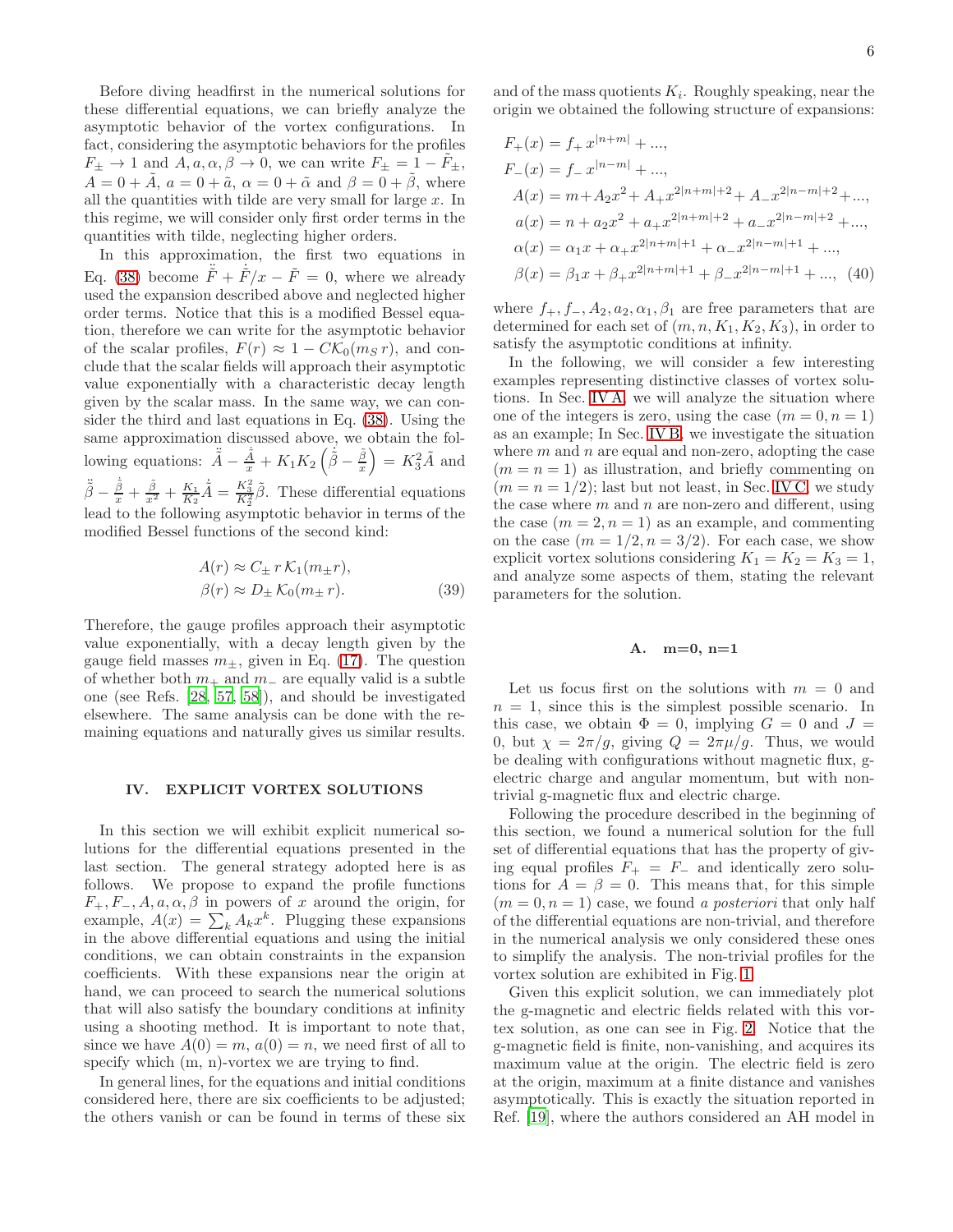

<span id="page-6-1"></span>Figure 1. Vortex solution for  $m = 0, n = 1$ . The scalar profile F is shown in black, and the gauge profiles a and  $\alpha$  in red and blue, respectively, as functions of  $x = m_S r$ . The other profiles are identically zero. The relevant parameters here are:  $F_1 = 0.58939309, a_2 = -0.16046967, \alpha_1 = -0.36281397.$ 



<span id="page-6-2"></span>Figure 2. The g-magnetic (in red) and electric (in blue) fields as functions of  $x = m_S r$  for the  $m = 0, n = 1$  solution, in units of  $g/m_S^2$  and  $e/m_S^2$ , respectively.



<span id="page-6-3"></span>Figure 3. Charge (solid) and g-current (dashed) densities as functions of  $x = m_S r$  for the  $m = 0, n = 1$  solution, in units of  $1/2v^2 m_S$ .

the presence of a CS term, and obtained a charged vortex solution. This is not a coincidence, because, although physically different, mathematically speaking we are in a similar situation, since we have exactly the same differential equations to be solved. But it should be stressed that, besides the parity-invariance of the model and different field content (for instance, we have two gauge fields instead of only one), our vortex solution has zero angular momentum, instead of a non-zero and fractional value as reported in Ref. [\[19](#page-14-3)]. We also plot in Fig. [3](#page-6-3) the charge and g-current densities that display a similar behavior, vanishing at the origin, attaining their maximum value at a finite distance and decaying asymptotically to zero. We remark that an equivalent situation occurs when we consider the case  $m = 1, n = 0$ .

We were not able to find numerical solutions for  $m = 0$ or  $n = 0$  with  $F_+ \neq F_-$  and  $A \neq 0, \beta \neq 0$ . It seems that, at least in this simple scenario with vanishing  $m$  or  $n$ , there is a natural trivialization of a sector. One might wonder if this trivialization is somehow a consequence of taking the  $K_i$  parameters all equal to 1, since they represent quotients between mass scales appearing in our physical system, but it does not seems to be so. In fact, in the App. [A,](#page-9-1) we will consider a few numerical solutions for different values of  $K_i$ . Using the case  $K_1 = K_2 = K_3 = 1$ as a reference, and varying each  $K_i$  by a factor of two, we exhibit the solutions and compare their main features. In all cases we obtained similar scalar and gauge profiles, exhibiting the trivialization property reported above and qualitatively similar electric and g-magnetic fields. The detailed investigation of the vortex solutions obtained by varying the coefficients is done in App. [A.](#page-9-1)

It is interesting to see, for completeness, the solutions for  $n = 1, 2, 3$  while keeping  $m = 0$ , to illustrate the different profiles that can appear in this setup. The scalar profiles are shown in Fig. [4,](#page-7-1) and we can note the typical power-law behavior near the origin as we change  $n$ . In Fig. [5](#page-7-2) we plot the gauge profiles a and  $\alpha$  for  $n = 1, 2, 3$ . Comparing them, we see that in the cases with  $n \neq 1$ , the g-magnetic field does not attain its maximum value at the origin, but at a finite distance. The electric field, on the other hand, keeps its qualitative behavior, only changing where it attains its maximum value, cf. Fig. [6.](#page-7-3)

### <span id="page-6-0"></span>B. m=n=1

Now, let us search for solutions with  $m = n = 1$ . In this case, looking to Eq. [\(22\)](#page-3-4) we immediately see that  $Q = \frac{2\pi\mu}{g}$  and  $G = \frac{2\pi\mu}{e}$ . This vortex has a non-trivial angular momentum given by  $J = \frac{2\pi\mu}{eg}$ , differently from the previous solution. We report this vortex in Fig. [7.](#page-7-4)

Notice that we obtained a posteriori a simplified solution where  $A = a$ ,  $\alpha = \beta$ , and  $F_ - = 1$ . For the scalar profiles, it is important to remember that the exponential part of the scalar fields  $\phi_{\pm}$  involves  $m \pm n$ . Therefore, the fact that  $F_-\,$  gives us a constant and  $F_+\,$ displays a typical 2-vortex behavior is an indication that the true winding numbers are given by  $m+n$  and  $m-n$ , instead of m and n separately.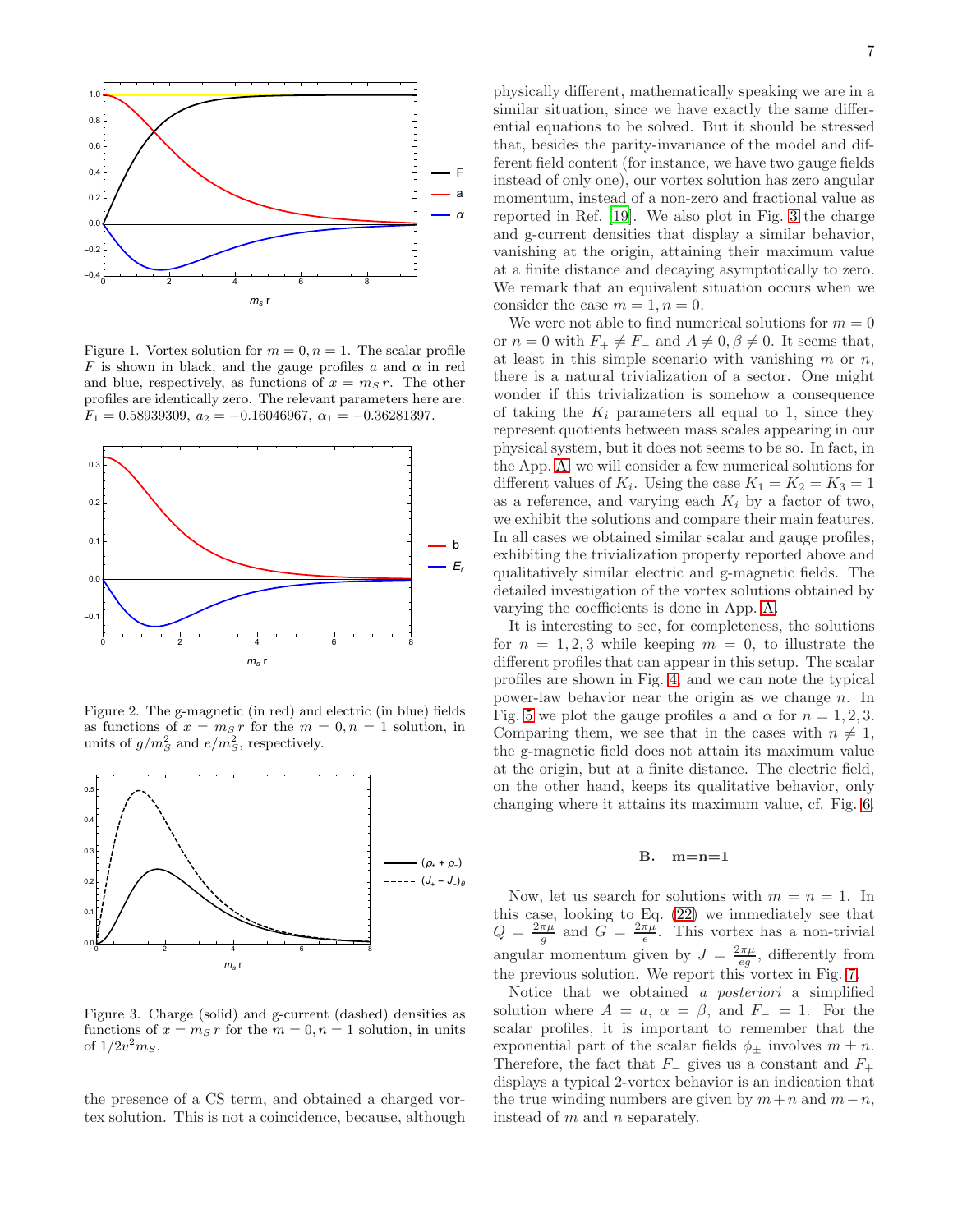



<span id="page-7-1"></span>Figure 4. The scalar profiles F as a function of  $x = m_S r$  for the solutions with  $m=0$  and  $n = 1$  (red), 2 (green), 3 (blue).



<span id="page-7-2"></span>Figure 5. The gauge profiles a and  $\alpha$  as functions of  $x = m_S r$ for the solutions with  $m=0$  and  $n=1$  (red), 2 (green), 3 (blue). The solid lines correspond to the profile a and the dashed lines to the profile  $\alpha$ .



<span id="page-7-3"></span>Figure 6. The g-magnetic and electric fields as functions of  $x = m<sub>S</sub> r$  for the solution with m=0 and n = 1 (red), 2 (green), 3 (blue). The solid lines correspond to the g-magnetic field b in units of  $g/m_S^2$  and the dashed lines correspond to the electric field  $E_r$  in units of  $e/m_S^2$ .



<span id="page-7-4"></span>Figure 7. Vortex solution for  $m = n = 1$ . The scalar profile  $F_+$  is shown in solid black,  $F_-\$  in dashed black, and the gauge profiles  $a$  and  $\alpha$  in red and blue respectively, as functions of  $x = m_S r$ . Notice that here we have  $A = a$  and  $\alpha = \beta$ . The relevant parameters here are  $F_{+2} = 0.28684863, F_{-0} = 1,$  $A_2 = a_2 = -0.10644717, \ \alpha_1 = \beta_1 = -0.36047370.$ 

One can wonder again whether the trivial behavior of the gauge profiles is due to the choice of coefficients. Unlike the previous case, the answer is affirmative, at least with respect to the variation of  $K_2$  governing the relationship between different gauge couplings. In fact, starting from the degenerate case and varying  $K_2$ , the solutions for profiles  $A$  and  $a$  as well as  $\alpha$  and  $\beta$  are not degenerate anymore; however, the scalar profiles do not present any appreciable qualitative change. Varying  $K_1$  and  $K_3$ , we will find a behavior similar to the ones described in the last case, as depicted in App. [A.](#page-9-1)

Given the solution, we can plot its electric and magnetic fields in Fig. [8.](#page-8-0) The charges and current densi-ties are shown in Fig. [9.](#page-8-1) The case  $m = n = 1/2$  does not present any appreciable qualitative change in comparison with the solution presented here, except by the scalar profile near the origin, that displays a typical 1 vortex behavior, and by its lowest value of energy and angular momentum  $(J = \pi \mu/2eg)$ . The subject of the energy hierarchy of our vortex solutions will be shortly discussed at the end of the next subsection.

# <span id="page-7-0"></span>C. m=2, n=1

Finally, we will consider the case  $m = 2$  and  $n = 1$ . Here, we readily obtain  $Q = \frac{2\pi\mu}{g}$  and  $G = \frac{4\pi\mu}{e}$ . Notice that we also have a non-vanishing angular momentum given by  $J = \frac{4\pi\mu}{eg}$ . In this case, we expect to see a totally novel result, since there are no simplifications in consequence of the choice of  $m$  and  $n$ .

The numerical solution obtained in this case is given in Fig. [10.](#page-8-2) As one can see, this time there is no degeneracy in the profiles, being all of them non-trivial. In the scalar profiles, notice that  $F_-\$  displays a behavior near the origin characteristic of a 1-vortex, and  $F_+$  of a 3-vortex.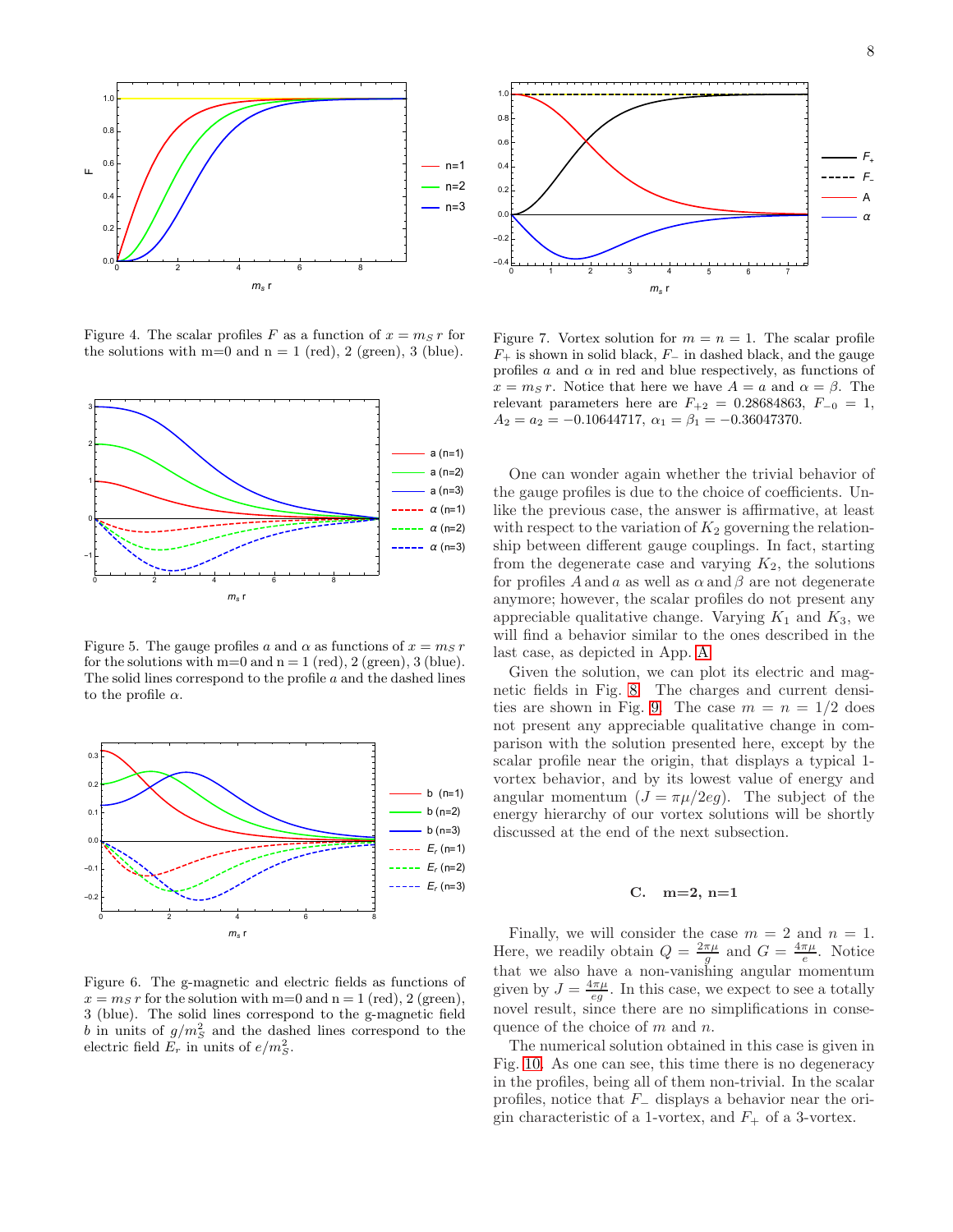

<span id="page-8-0"></span>Figure 8. The magnetic (in red) and electric (in blue) fields as functions of  $x = m_S r$  for the  $m = n = 1$  solution, in units of  $e/m_S^2$ . Notice that here we have  $B = b$  and  $E_r = e_r$ .



<span id="page-8-1"></span>Figure 9. Charge (solid) and current (dashed) densities as functions of  $x = m<sub>S</sub> r$  for the  $m = n = 1$  solution, in units of  $1/2v^2m_S$ . Notice that we have equality between the charge and g-charge, as well as between the current and g-current.

The magnetic and electric fields (as well as the gmagnetic and g-electric) are shown in Fig. [11.](#page-8-3) For the first time, we observe an oscillating behavior in the electric and g-magnetic fields, and in particular, we see that there is a finite distance where they vanish. This is a peculiarity of this vortex solution, and as far as we know, such behavior has never been observed in the literature. Although, this should be taken with a grain of salt, because we are dealing with a simplified model where it is not clear which of the gauge fields (or which combination of them) describes observable electromagnetic phenomena, particularly in the broken phase of the theory.

We also plot here for completeness the charge and current densities for this vortex solution, naturally exhibiting the same oscillating behavior for the electric charge and the g-magnetic current densities, cf. Fig. [12.](#page-9-2) The case  $m = 1/2, n = 3/2$  does not present any appreciable qualitative change in comparison with the solution presented here, except by the scalar profiles near the origin, since  $F_+$  and  $F_-\$  display a behavior typical of 2-vortex and 1-vortex solutions, respectively.



<span id="page-8-2"></span>Figure 10. Vortex solution for  $m = 2$ ,  $n = 1$ . The scalar profile  $F_+$  is shown in solid black,  $F_-\$  in dashed black; the gauge profile A is shown in solid red, a in dashed red; the profile  $\alpha$  is shown in solid blue,  $\beta$  in dashed blue; all of them are given as functions of  $x = m_S r$ . The relevant parameters here are  $F_{+3} = 0.07723697, F_{-1} = 0.66377069, a_2 = 0.07718614,$  $A_2 = -0.22754617$ ,  $\alpha_1 = -0.27824800$ ,  $\beta_1 = -0.68551826$ .



<span id="page-8-3"></span>Figure 11. The magnetic (solid red) and electric (solid blue) fields in units of  $e/m_S^2$ ; the g-magnetic (dashed red) and gelectric (dashed blue) fields in units of  $g/m_S^2$ . All of them as functions of  $x = m_S r$  for the  $m = 2, n = 1$  solution.

At this point, armed with all these vortex solutions, we can discuss their energy densities and highlight the mass hierarchy between them. Let us first call attention to the fact that we have been successful in finding finite-energy configurations, as one can immediately see in Fig. [13.](#page-9-3) From these energy densities, defining  $M_{(m,n)}$  as the mass associated with the (m,n)-vortex, we obtained the following mass hierarchy in units of  $v^2$ :  $M_{(1/2,1/2)} \approx 1.31$  <  $M_{(0,1)} \approx 2.27 < M_{(1,1)} \approx 2.92 < M_{(1/2,3/2)} \approx 3.87 <$  $M_{(2,1)} \approx 5.70$ . Interestingly enough, one can observe that  $M_{(1/2,1/2)}+M_{(-1/2,1/2)} = 2M_{(1/2,1/2)} > M_{(0,1)}$ . Remember that in the  $(\pm 1/2, 1/2)$ -vortex,  $F_{\pm}$  is 1-vortex scalar profile, while  $F_{\pm}$  lies in the vacuum, whereas in the  $(0, 1)$ vortex both of them are typical 1-vortex scalar profiles. This suggests that there might be an attraction between these vortices. However, to truly understand the interactions between these vortices and conclusively assert this,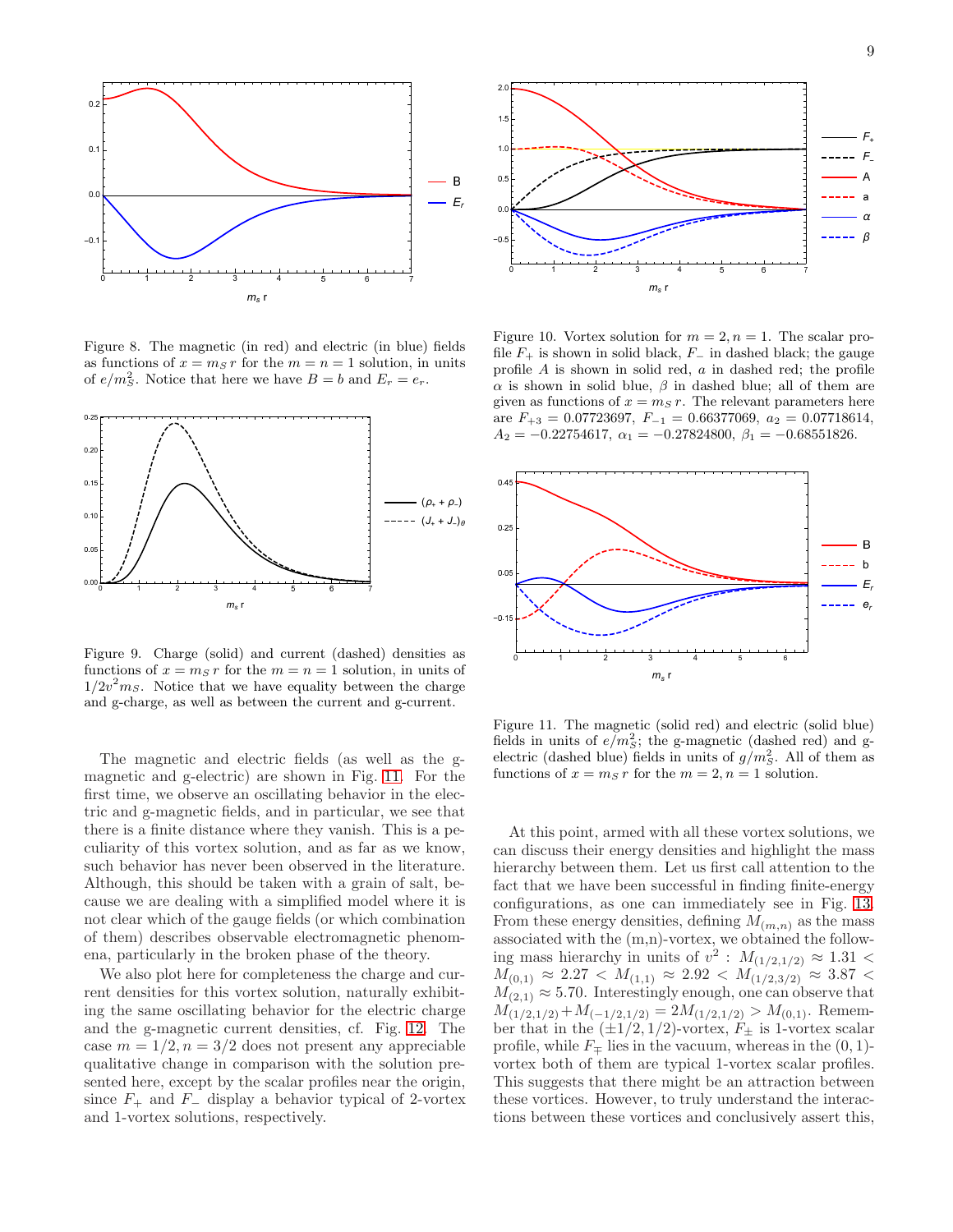

<span id="page-9-2"></span>Figure 12. The charge (solid black), g-charge (solid orange), current (dashed black), and g-current (dashed orange) densities as functions of  $x = m_S r$  for the  $m = 2, n = 1$  solution, in units of  $1/2v^2m_S$ .



<span id="page-9-3"></span>Figure 13. The energy density for the  $(m,n)$ -vortex solutions in units of  $1/v^2 m_S^2$ . In red,  $(1/2,1/2)$ ; in orange,  $(0,1)$ ; in green,  $(1,1)$ ; in blue,  $(1/2,3/2)$ ; in purple,  $(2,1)$ .

a more thorough analysis should be done elsewhere, along the lines presented in Ref. [\[59\]](#page-15-0), for example.

Finally, for completeness, it would be interesting to analyze what happens in some limiting cases of this model, for instance, when the CS terms or the Maxwell terms are absent. Since the results were consistent with what usually happens in pure Maxwell or CS theories, but did not provide any novelty to what has already been presented up to this point, this analysis will be done in App. [B.](#page-10-0)

# <span id="page-9-0"></span>V. CONCLUSIONS AND OUTLOOK

In this work, we considered a parity-invariant Maxwell-Chern-Simons  $U(1) \times U(1)$  model coupled with charged scalars in 2+1 dimensions, and investigated the existence of topological vortices in this scenario. We described the main features of the model and discussed general properties of topological configurations that could be present in it. Using an appropriate ansatz and the equations of motion, we obtained the relevant differential equations and solved them numerically. We explicitly analyzed three examples that are representatives of the possible solu-

tions and showed explicit vortex configurations for each case, describing their main properties such as the electric and magnetic fields related with each particular solution. We therefore conclude that there are vortex solutions in this novel class of parity-invariant Maxwell-CS models.

There are many directions to be explored, for example, it would be interesting to analyze the quantization of the CS parameter, as well as studying this model in a more general manifold. A thorough investigation concerning the interaction between these vortices, answering the question whether they attract or repel (and in which circumstances), would also be enlightening. The role of monopole operators in this model should be understood, and the possibility of a theory dual to the one presented here could lead to interesting developments. Furthermore, the product structure of the angular momentum and the presence of two gauge potentials lead us to speculate about a relation between these charged vortices and Dirac monopoles, in the spirit of Refs. [\[60](#page-15-1)[–62\]](#page-15-2). It is of utmost importance to improve this model allowing the proper investigation of its quantum aspects, to study more general potentials leading to different spontaneous symmetry breaking patterns, and also to discuss suitable condensed matter systems that allow this class of parity-invariant Maxwell-CS models to be experimentally realized.

An immediate development of the present work is the search for Bogomoln'yi lower bounds for the energy, whose saturation would give rise to a set of first order equations and possibly to the existence of self-dual vortices. This is work already in progress, and the results will be reported soon in a forthcoming paper. Once this has been accomplished, the investigation of a supersymmetric extension of this model becomes natural, since it is well-known that self-duality and supersymmetry are intimately related, as one can see for example in Refs. [\[63](#page-15-3)– [66](#page-15-4)]. This will be the subject of a future work.

# ACKNOWLEDGMENTS

The authors are grateful to J. A. Helayël-Neto for helpful discussions, and to P. C. Malta and H. Santos Lima for useful comments. The authors also thank the Brazilian scientific support agencies CNPq and FAPERJ for financial support.

# <span id="page-9-1"></span>Appendix A: Vortex solutions for different  $K_i$ 's

In this appendix, we investigate the existence of vortex solutions and their main properties upon varying the coefficients  $K_i$ . In the following, we will use as a reference the case  $K_1 = K_2 = K_3 = 1$ , already studied in the main text, and change each  $K_i$  by a factor of two keeping the others fixed, to find different vortex solutions and compare their main features.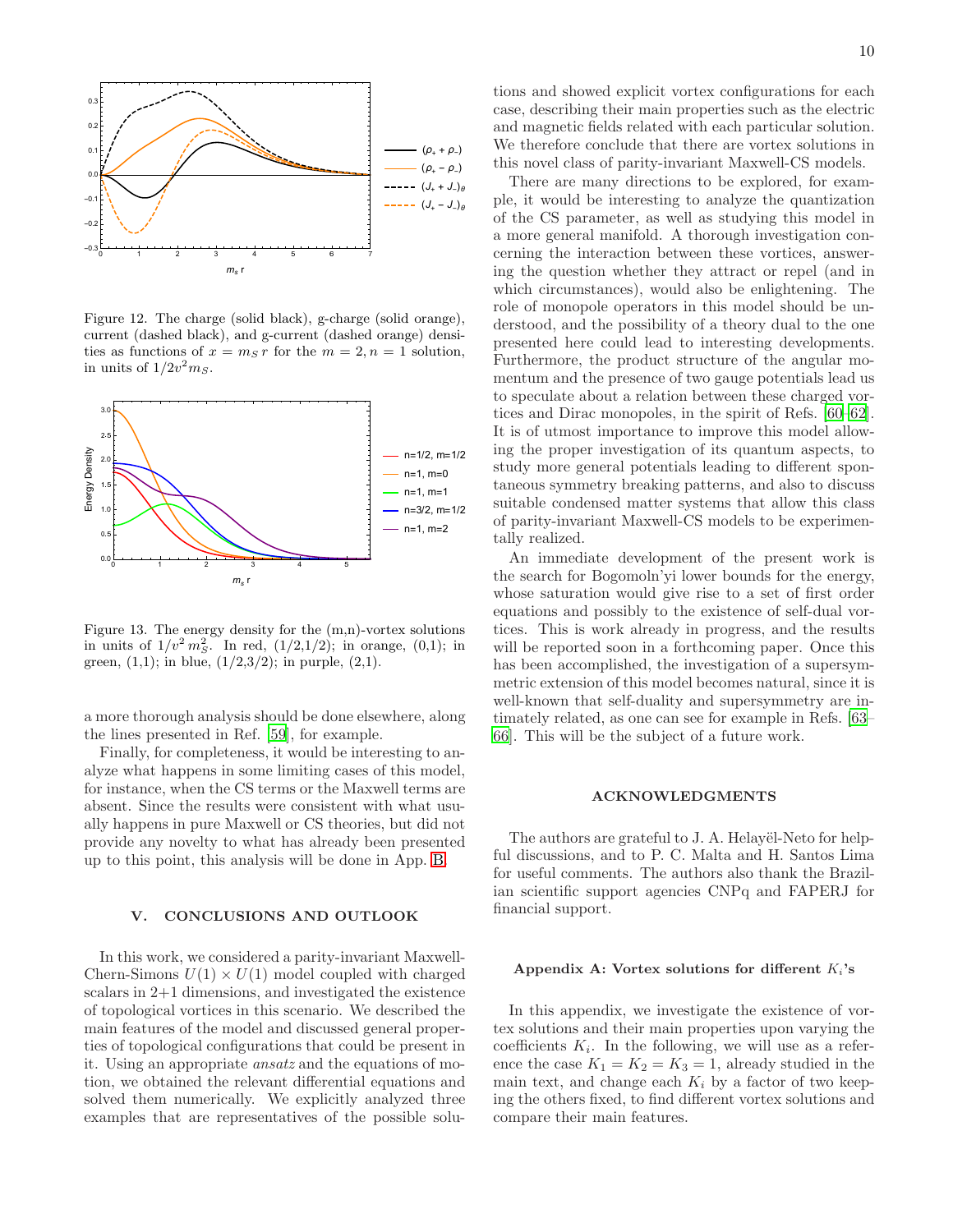

<span id="page-10-1"></span>Figure 14. The electric fields associated with  $m = 0, n = 1$ solution in units of  $e/m_S^2$  for different values of  $(K_1, K_2, K_3)$ . In solid green,  $(1, 1, 1)$ ; in solid red,  $(1/2, 1, 1)$ ; in solid blue,  $(2, 1, 1)$ ; in dashed red,  $(1, 1/2, 1)$ ; in dashed blue,  $(1, 2, 1)$ ; in dotted red,  $(1, 1, 1/2)$ ; in dotted blue,  $(1, 1, 2)$ .

Focusing first in the case  $m = 0, n = 1$ , the variation of  $K_i$  led to qualitatively similar scalar and gauge profiles, and the trivialization property already highlighted before. As one can see from Fig. [14,](#page-10-1) the electric field qualitative behavior is the same for all the values considered: zero at the origin, attaining a finite non-zero maximum value at some distance and decaying to zero at large distances. Notice that by varying  $K_1$ , there are only small changes in the profile. By lowering  $K_2$ , we can observe a more pronounced decay and an improvement in its maximum value. On the other hand, by increasing  $K_3$  we observe a sensible increase at the absolute value of the maximum electric field value, accompanied by a more pronounced decay and a small shift in the position where this maximum occur. For the g-magnetic field, the qualitative behavior is also the same as we vary  $K_i$ : attains a finite non-zero maximum value at the origin and decays monotonically as we increase the distance going to zero in the asymptotic limit. By increasing  $K_1$ , we see that the maximum value of the g-magnetic field diminishes, and this is compatible with the behavior observed in Ref. [\[29\]](#page-14-12). Lowering  $K_2$  or increasing  $K_3$ , we observe a strong change in the maximum value of the g-magnetic field as well as a more pronounced decay as we go far from the origin. Lowering  $K_1$ , increasing  $K_2$ , or lowering  $K_3$ , as before, has the opposite effect, cf. Fig. [15.](#page-10-2)

Proceeding to the  $m = n = 1$  solution, as already highlighted in the main text, the degeneracy that we have found is due to the equality of the couplings when  $K_2 = 1$ . When we depart from this simpler case, we find vortex solutions with  $A \neq a$  and  $\alpha \neq \beta$ , naturally leading to different magnetic and g-magnetic (as well as electric and g-electric) fields, as one can see in Fig. [16.](#page-10-3) Upon varying  $K_1$  and  $K_3$ , we observed the same behavior as described in the previous case. For completeness, we plot for different values of  $K_2$  the charge and current densities (as well as g-charge and g-current densities) in Figs. [17,](#page-11-0) [18.](#page-11-1) Notice that in the case  $K_2 = 1$ , as expected, we have a degeneracy, and the curves are superimposed;



<span id="page-10-2"></span>Figure 15. The g-magnetic fields associated with  $m = 0, n = 1$ solution in units of  $g/m_S^2$  for different values of  $(K_1, K_2, K_3)$ . In solid green,  $(1, 1, 1)$ ; in solid red,  $(1/2, 1, 1)$ ; in solid blue,  $(2, 1, 1)$ ; in dashed red,  $(1, 1/2, 1)$ ; in dashed blue,  $(1, 2, 1)$ ; in dotted red,  $(1, 1, 1/2)$ ; in dotted blue,  $(1, 1, 2)$ .



<span id="page-10-3"></span>Figure 16. The magnetic  $(B)$ , g-magnetic  $(b)$ , electric  $(E_r)$ and g-electric  $(e_r)$  fields associated with the  $m = n = 1$  solutions, for different values of  $K_2$ . The solid lines refer to  $B$ and  $E_r$ ; the dashed lines refer to b and  $e_r$ . B and b are shown in the upper part;  $E_r$  and  $e_r$  are shown in the lower part. In green,  $K_2 = 1$ ; in red,  $K_2 = 1/2$ ; in blue,  $K_2 = 2$ .

as we vary  $K_2$  in both cases, we see the profiles splitting. We remark that the charge densities in Fig. [17](#page-11-0) are zero at the origin when  $K_2 = 1$ , but non-vanishing there if we consider  $K_2 \neq 1$ .

Finally, we remark that in the case  $m = 2, n = 1$  the variation of the coefficients  $K_i$  did not lead to any substantial difference from the cases already discussed here.

# <span id="page-10-0"></span>Appendix B: Vortices in limiting cases

In this appendix, we study two particular limits of our model. First, we will briefly address the simpler case in which we do not have a CS term, that is,  $\mu = 0$ . From a practical point of view, this can be achieved by setting  $K_1 = 0$ , and the conclusions in this part will come straightforwardly. Notice that this scenario bears resemblance to the usual ANO vortex, since this is nothing but a scalar QED with two gauge fields and two scalars with different charges.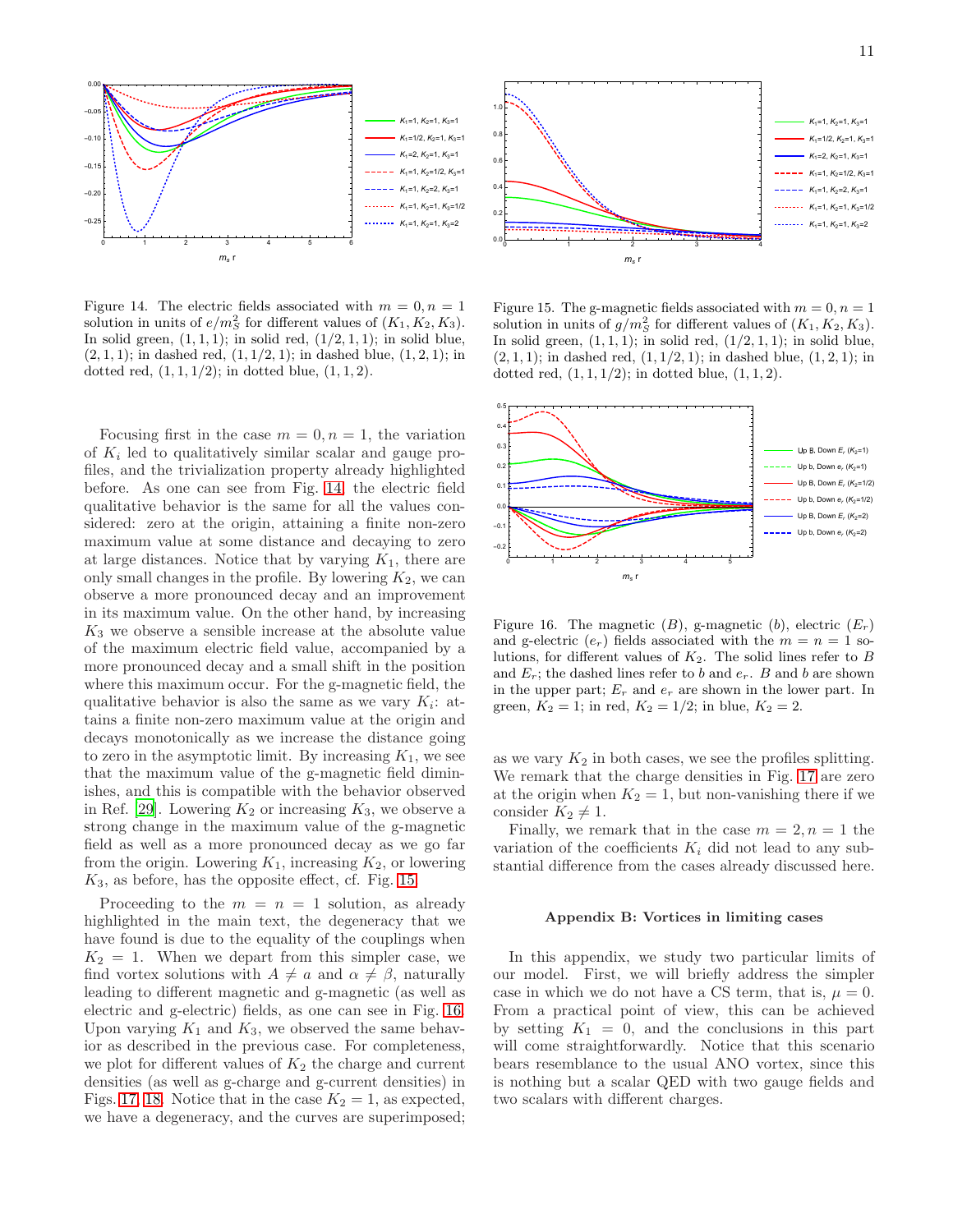

<span id="page-11-0"></span>Figure 17. The charge (in solid lines) and g-charge (in dashed lines) densities associated with the  $m = n = 1$  solution, for different values of  $K_2$ . In green, we have  $K_2 = 1$ ; in red, we have  $K_2 = 1/2$ ; in blue, we have  $K_2 = 2$ .



<span id="page-11-1"></span>Figure 18. The current (in solid lines) and g-current (in dashed lines) densities associated with the  $m = n = 1$  solution, for different values of  $K_2$ . In green, we have  $K_2 = 1$ ; in red, we have  $K_2 = 1/2$ ; in blue, we have  $K_2 = 2$ .

Second, we will analyze our model in the absence of Maxwell terms, with the gauge kinetic part given solely by the CS term. This allows us to solve the Gauss laws and write the time components of the gauge fields as functions of other quantities. This scenario, where the CS term dominates and the Maxwell terms can be neglected, could be seen as the low-energy regime of our model.

We remark that the results obtained in this section could be inferred by looking at the behavior of magnetic and electric fields when we changed the coefficient  $K_1$ while keeping the others coefficients fixed, since this increases (or decreases) the importance of CS parameter with respect to the other scales of the system. Although it can give us a hint of what would happen in the limits considered here, it is important to remark that the passage from the model considered to the pure CS limit is a subtle one, as one can see for instance in Ref. [\[29](#page-14-12)], which justifies a separate investigation of the latter.

Now, we briefly state the results for  $K_1 = \mu/m_s = 0$ . We will consider the case  $m = 0$  and  $n = 1$  with  $K_2 = K_3 = 1$  for definiteness, but we would have similar results in the other examples. The vortex solution per se does not exhibit any appreciable change in the profiles



<span id="page-11-2"></span>Figure 19. Vortex solution for  $m = 0, n = 1$  in the pure Maxwell limit. The scalar profile  $F$  is shown in black and the gauge profile a in red, respectively, as functions of  $x = m_S r$ . The other profiles are identically zero.



<span id="page-11-3"></span>Figure 20. The g-magnetic field in the pure Maxwell limit, in units of  $g/m_S^2$ , as a function of  $x = ms r$ . The magnetic field as well as the electric and g-electric fields are zero here.

 $F$  and  $a$  as one can see in Fig. [19.](#page-11-2) But now we have  $\alpha = 0$ , and this fact is the most striking difference that appears in this regime. Since we do not have the CS Gauss law constraint anymore, the electric field vanishes and we conclude that the vortex is neutral, as expected. The g-magnetic field in this regime is stronger in magnitude, but exhibit the usual profile, attaining a maximum at the origin and decaying as we increase  $x$ , as one can see in Fig. [20.](#page-11-3) This is in accordance with the already known results (see for example Ref. [\[29](#page-14-12)]).

Proceeding to the more interesting scenario in which we can neglect the Maxwell terms, the Gauss laws constraints become much simpler,

$$
\mu b = e (\rho_+ + \rho_-),
$$
  
\n
$$
\mu B = g (\rho_+ - \rho_-).
$$
\n(B1)

Without Maxwell terms, we are able to obtain  $A_0$  and  $a_0$ directly from the other fields. In fact, we can find:

$$
eA_0 = \Lambda \left[ eB \left( |\phi_+|^2 - |\phi_-|^2 \right) - gb \left( |\phi_+|^2 + |\phi_-|^2 \right) \right]
$$
  
\n
$$
ga_0 = \Lambda \left[ gb \left( |\phi_+|^2 - |\phi_-|^2 \right) - eB \left( |\phi_+|^2 + |\phi_-|^2 \right) \right], \quad (B2)
$$

where we defined  $\Lambda \equiv \mu/8eg|\phi_+|^2|\phi_-|^2$  for convenience. Plugging the ansatz, and writing in dimensionless vari-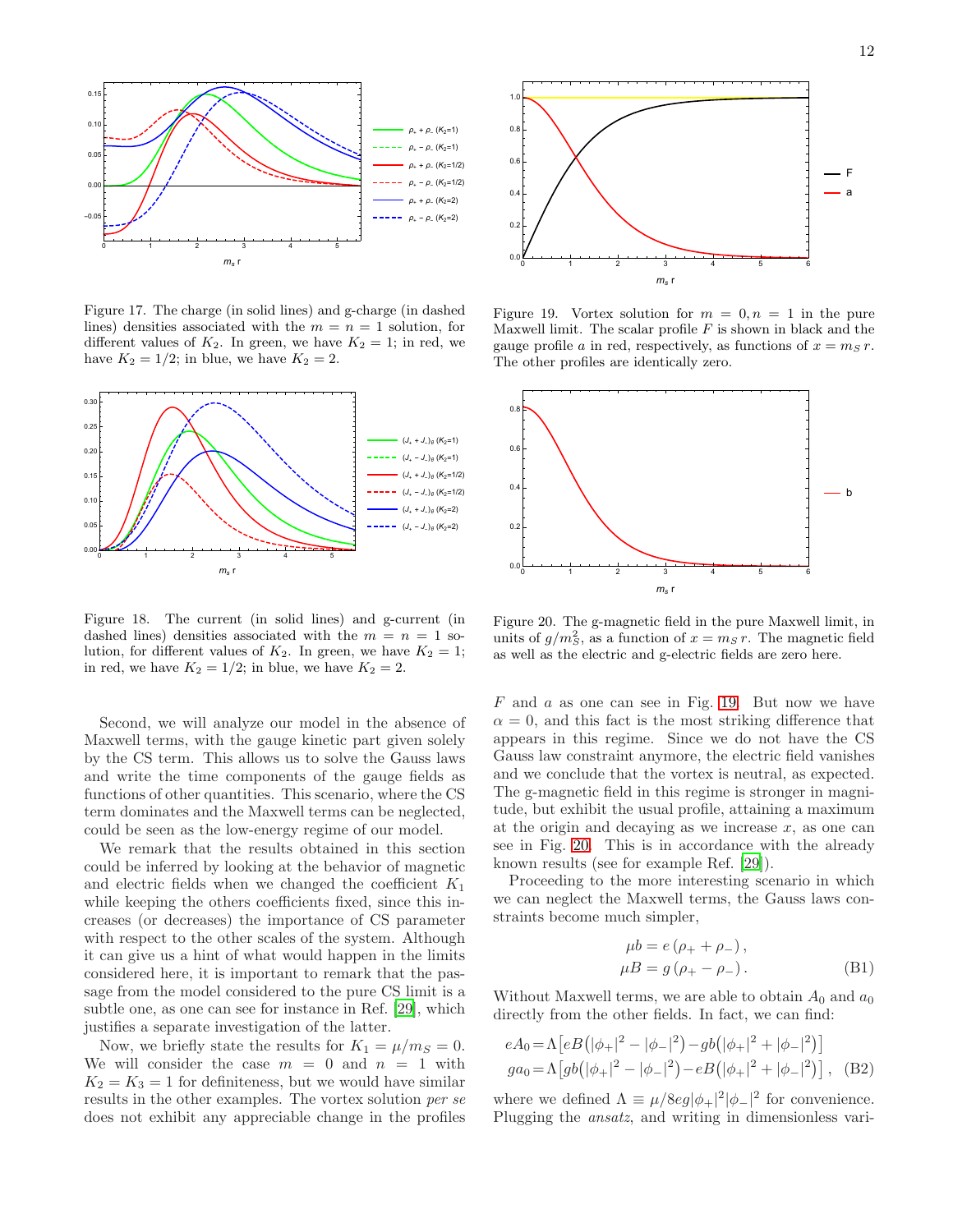

<span id="page-12-0"></span>Figure 21. Vortex solution for  $m = 0, n = 1$  in the pure CS limit. The scalar profile  $F$  is shown in black; the gauge profiles  $a$  and  $\alpha$  are shown in red and blue, respectively, as functions of  $x = m_S r$ . The other profiles are identically zero.

ables using  $x = m_S r$  and the coefficients  $K_i$  as before, we obtain the following expressions for  $\alpha$  and  $\beta$ :

$$
\alpha = \frac{K_1 K_2}{2K_3^2} \frac{1}{F_+^2 F_-^2} \left[ \dot{a} \left( F_+^2 + F_-^2 \right) - \dot{A} \left( F_+^2 - F_-^2 \right) \right],
$$
  

$$
\beta = \frac{K_1 K_2}{2K_3^2} \frac{1}{F_+^2 F_-^2} \left[ \dot{A} \left( F_+^2 + F_-^2 \right) - \dot{a} \left( F_+^2 - F_-^2 \right) \right].
$$
 (B3)

Now, we need only to plug these analytic expressions for  $\alpha$  and  $\beta$  in the differential equations [\(38\)](#page-4-0), ignoring the contributions coming from the Maxwell terms, and solve them for given  $m$  and  $n$ . Notice that we need only to care about the first four equations, since the last two are already satisfied when we write  $\alpha$  and  $\beta$  as above.

Although this is a legitimate path to be followed, we simply solved the full set of differential equations in the absence of Maxwell contributions, without using explicitly the CS constraint, stated here only for completeness. In the following, we will exhibit the solution profiles and also the electric and magnetic (as well as g-electric and g-magnetic) fields associated with them. For all of them, we considered  $K_1 = K_2 = K_3 = 1$  for simplicity.

The solution for the equations of motion in the pure CS regime for the case  $m = 0, n = 1$  is given in Fig. [21;](#page-12-0) the electric and g-magnetic fields are shown in Fig. [22.](#page-12-1) Notice that they are zero at the origin, attains their maximum value at a finite distance and decays asymptotically, exactly as reported in Ref. [\[31\]](#page-14-14), for example.

The  $m = n = 1$  case gives very similar results, see Figs. [23,](#page-12-2) [24.](#page-12-3) Remember that we are considering here the particular case in which  $K_2 = 1$  and therefore we have degenerate solutions, as we already discussed before.

The case  $m = 2, n = 1$  presents a more complicated behavior, but it is reminiscent of the solution presented in the main text, as expected. In fact, the solutions are shown in Fig. [25](#page-13-11) and the electric and magnetic (as well as g-electric and g-magnetic) fields are shown in Fig. [26.](#page-13-12) In particular, we still have non-trivial solutions for all profiles and an oscillating behavior for the fields.



<span id="page-12-1"></span>Figure 22. The g-magnetic (in red) and electric (in blue) fields as functions of  $x = m_S r$  for the  $m = 0, n = 1$  solution in the pure CS limit, in units of  $g/m_S^2$  and  $e/m_S^2$ , respectively.



<span id="page-12-2"></span>Figure 23. Vortex solution for  $m = n = 1$  in the pure CS limit. The scalar profile  $F_+$  is shown in solid black and  $F_+$ in dashed black; the gauge profiles  $A$  and  $\alpha$  are shown in red and blue, respectively, as functions of  $x = m_S r$ . Notice that here we have  $A = a$  and  $\alpha = \beta$ .



<span id="page-12-3"></span>Figure 24. The magnetic (in red) and electric (in blue) fields as functions of  $x = m_S r$  for the  $m = n = 1$  solution in the pure CS limit, in units of  $e/m_S^2$ . Notice that here we have  $B = b$  and  $E_r = e_r$ .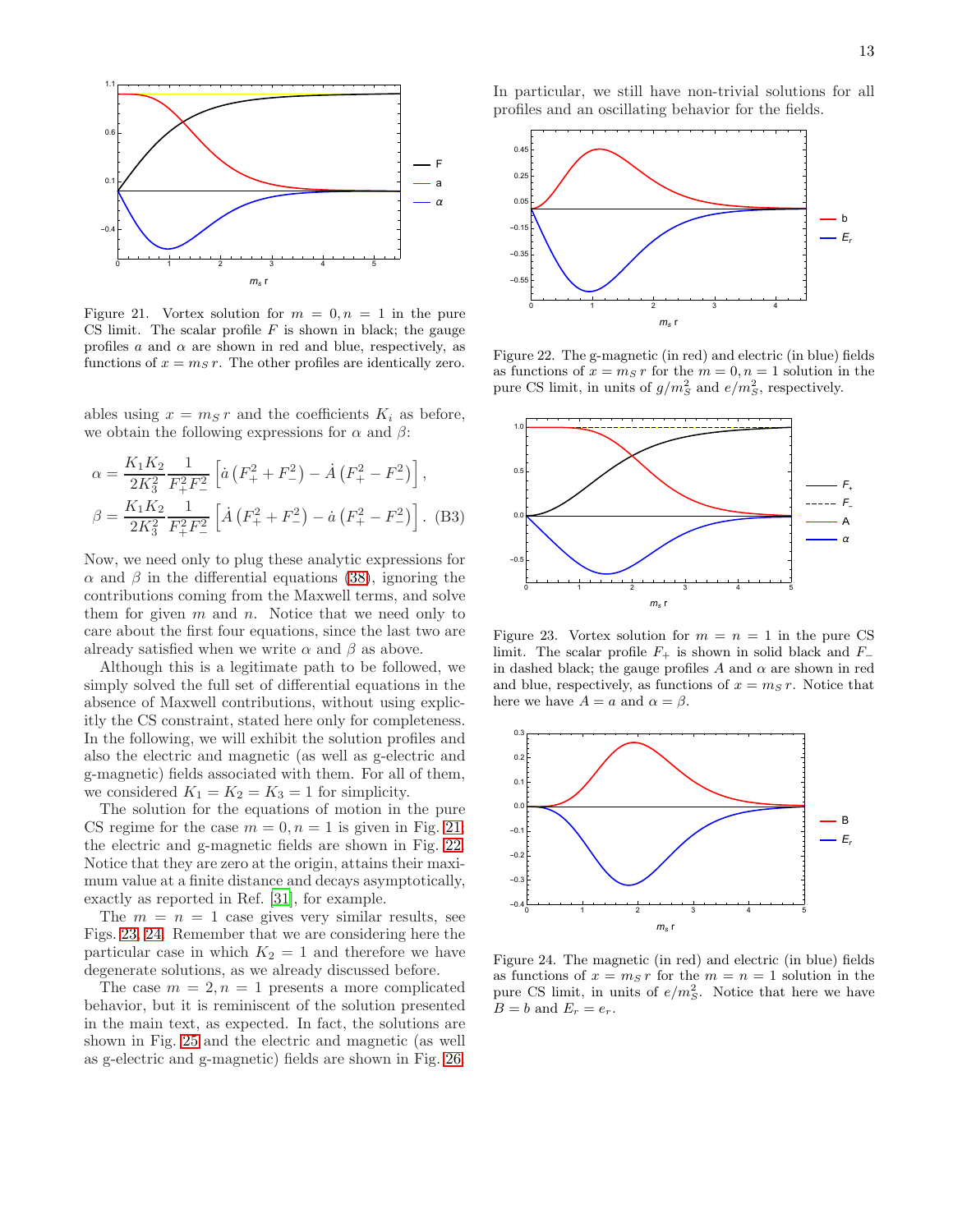

<span id="page-13-11"></span>Figure 25. Vortex solution for  $m = 2, n = 1$  in the pure CS limit. The scalar profile  $F_+$  is shown in solid black,  $F_-\;$  in dashed black; the gauge profile A is shown in solid red, a in dashed red; the profile  $\alpha$  is shown in solid blue,  $\beta$  in dashed blue; all of them are given as functions of  $x = ms r$ .



<span id="page-13-12"></span>Figure 26. The magnetic (solid red) and electric (solid blue) fields in units of  $e/m_S^2$ ; the g-magnetic (dashed red) and gelectric (dashed blue) fields in units of  $g/m_S^2$ . All of them as functions of  $x = m_S r$  for the  $m = 2, n = 1$  solution in the pure CS limit.

- <span id="page-13-0"></span>[1] A. Tonomura, H. Kasai, O. Kamimura, T. Matsuda, K. Harada, J. Shimoyama, K. Kishio, and K. Kitazawa, Motion of vortices in superconductors, Nature 397, 308 (1999).
- [2] G. Bewley, D. Lathrop, and K. Sreenivasan, Visualization of quantized vortices, Nature 441, 588 (2006).
- [3] C. Weiler, T. Neely, D. Scherer, A. Bradley, M.avis, and B. Anderson, Spontaneous vortices in the formation of Bose–Einstein condensates, Nature 455, 948 (2008).
- [4] S. Autti, V. V. Dmitriev, J. T. Mäkinen, A. A. Soldatov, and G. E. Volovik, Observation of Half-Quantum Vortices in Topological Superfluid He<sup>3</sup> , Phys. Rev. Lett. 117, 255301 (2016).
- [5] G. Gauthier, M. Reeves, X. Yu, A. Bradley, M. Baker, T. Bell, H. Rubinsztein-Dunlop, M. Davis, and T. Neely, Giant vortex clusters in a two-dimensional quantum fluid, Science 364, 1264 (2019).
- <span id="page-13-1"></span>[6] V. Gladilin and M. Wouters, Vortices in Nonequilibrium Photon Condensates, Phys. Rev. Lett. 125, 215301 (2020).
- <span id="page-13-2"></span>[7] M. Shifman, Advanced topics in quantum field theory: A

lecture course, Cambridge University Press (2012).

- <span id="page-13-3"></span>[8] A. A. Abrikosov, On the Magnetic properties of superconductors of the second group, Sov. Phys. JETP 5, 1174 (1957).
- <span id="page-13-4"></span>[9] H.B. Nielsen and P. Olesen, Vortex-line models for dual strings, Nucl. Phys. B 61 45 (1973).
- <span id="page-13-5"></span>[10] H. J. de Vega and F. A. Schaposnik, Classical vortex solution of the Abelian Higgs model, Phys. Rev. D 14, 110 (1976).
- <span id="page-13-6"></span>[11] B. Julia and A. Zee, Poles with both magnetic and electric charges in non-Abelian gauge theory, Phys. Rev. D 11, 2227 (1975).
- <span id="page-13-7"></span>[12] S. Deser, R. Jackiw, and S. Templeton, Three-Dimensional Massive Gauge Theories, Phys. Rev. Lett. 48, 975 (1982).
- <span id="page-13-8"></span>[13] S. Deser, R. Jackiw, and S. Templeton, *Topologically* Massive Gauge Theories, Ann. Phys. 140, 372 (1982); Ann. Phys. 281, 409 (2000).
- <span id="page-13-9"></span>[14] S.-S. Chern and J. Simons, Characteristic Forms and Geometric Invariants, Ann. Math. 99, 48 (1974).
- <span id="page-13-10"></span>[15] R. Jackiw and S. Templeton, *How super-renormalizable*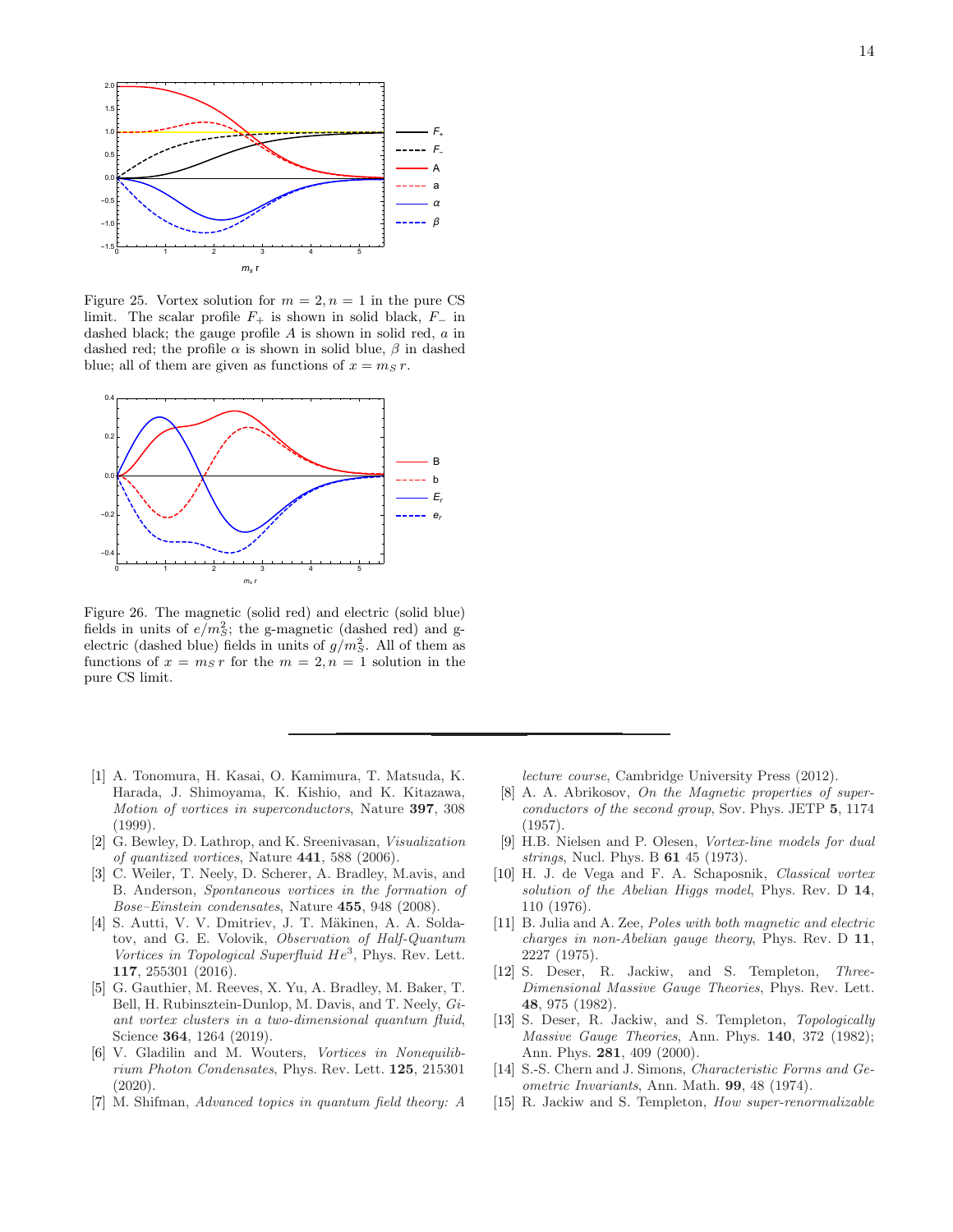interactions cure their infrared divergences, Phys. Rev. D 23, 2291 (1981).

- <span id="page-14-0"></span>[16] J. F. Schonfeld, A mass term for three-dimensional gauge fields, Nucl. Phys. B 185, 157 (1981).
- <span id="page-14-1"></span>[17] E. Witten, Quantum field theory and the Jones polynomial, Comm. Math. Phys. 121, 351 (1989).
- <span id="page-14-2"></span>[18] G. V. Dunne, Aspects of Chern-Simons theory, arXiv:9902115.
- <span id="page-14-3"></span>[19] S. K. Paul and A. Khare, Charged Vortices in Abelian Higgs Model with Chern-Simons Term, Phys. Lett. B 174, 420 (1986).
- <span id="page-14-4"></span>[20] H. J. de Vega and F. A. Schaposnik, Electrically Charged Vortices in Non-Abelian Gauge Theories with Chern-Simons Term, Phys. Rev. Lett. 56, 2564 (1986).
- [21] H. J. de Vega and F. A. Schaposnik, Vortices and electrically charged vortices in non-Abelian gauge theories, Phys. Rev. D 34, 3206 (1986).
- <span id="page-14-5"></span>[22] C. N. Kumar and A. Khare , Charged vortex of finite energy in nonabelian gauge theories with Chern-Simons *term*, Phys. Lett. B  $178$ , 395 (1986).
- <span id="page-14-6"></span>[23] R. D. Pisarski and S. Rao, Topologically massive chromodynamics in the perturbative regime, Phys. Rev.  $D$  32, 2081 (1985).
- <span id="page-14-7"></span>[24] J. Fröhlich and P.A. Marchetti, *Quantum field theories* of vortices and anyons, Commun. Math. Phys. 121, 177 (1989).
- <span id="page-14-8"></span>[25] R. B. Laughlin, Quantized motion of three twodimensional electrons in a strong magnetic field, Phys. Rev. B 27, 3383 (1983).
- <span id="page-14-9"></span>[26] Y. H. Chen, F. Wilczek, E. Witten, and B. I. Halperin, On anyon superconductivity, Int. J. Mod. Phys. B 3, 1001 (1989).
- <span id="page-14-10"></span>[27] G. E. Volovik and V. M. Yakovenko, *Fractional charge*, spin and statistics of solitons in superfluid  $He^3$  film, J. Phys.: Condens. Matter 1, 5263 (1989).
- <span id="page-14-11"></span>[28] D. P. Jatkar and A. Khare, Peculiar charged vortices in Higgs models with pure Chern-Simons term, Phys. Lett B 236, 283 (1990).
- <span id="page-14-12"></span>[29] D. Boyanovsky, Vortices in Landau-Ginzburg theories of anyonic superconductivity, Nucl. Phys. B 350, 906 (1991).
- <span id="page-14-13"></span>[30] J. Hong, Y. Kim, and P. Y. Pac, Multivortex solutions of the Abelian Chern-Simons-Higgs theory, Phys. Rev. Lett. 64, 2230 (1990).
- <span id="page-14-14"></span>[31] R. Jackiw and E. Weinberg, Self-dual Chern-Simons vortices, Phys. Rev. Lett. 64, 2234 (1990).
- <span id="page-14-15"></span>[32] E. B. Bogomolny, Stability of Classical Solutions , Sov. J. Nucl. Phys. 24, 449 (1976).
- <span id="page-14-16"></span>[33] R. Jackiw, K. Lee and E. Weinberg, Self-dual Chern-Simons solitons, Phys. Rev. D 42, 3488 (1990).
- <span id="page-14-17"></span>[34] C. Lee, K. Lee, and E. Weinberg, Supersymmetry and self-dual Chern-Simons systems, Phys. Lett. B 243, 105 (1990).
- <span id="page-14-18"></span>[35] C. Lee, K. Lee, and H. Min, Self-dual Maxwell Chern-Simons solitons, Phys. Lett. B 252, 79 (1990).
- <span id="page-14-19"></span>[36] G. V. Dunne, Selfdual Chern-Simons theories, Lect. Notes Phys. M 36, 1 (1995).
- <span id="page-14-20"></span>[37] C. R. Hagen, Parity conservation in Chern-Simons theories and the anyon interpretation, Phys. Rev. Lett. 68, 3821 (1992).
- <span id="page-14-21"></span>[38] O. M. Del Cima and E. S. Miranda, *Electron-polaron–* electron-polaron bound states in mass-gap graphene-like planar quantum electrodynamics: s-wave bipolarons, Eur. Phys. J. B 91, 212 (2018).
- <span id="page-14-22"></span>[39] W. B. De Lima, O. M. Del Cima, and E. S. Miranda, On the electron–polaron–electron–polaron scattering and Landau levels in pristine graphene-like quantum electrodynamics, Eur. Phys. J. B 93, 187 (2020).
- <span id="page-14-23"></span>[40] O. M. Del Cima, D. H. T. Franco, L. S. Lima, and E. S. Miranda, Quantum Parity Conservation in Planar Quantum Electrodynamics, Int. J. Theor. Phys. 60, 3063 (2021).
- <span id="page-14-24"></span>[41] W. B. De Lima, O. M. Del Cima, and E. S. Miranda, On the ultraviolet finiteness of parity-preserving  $U(1) \times U(1)$ *massive QED*<sub>3</sub>, Ann. Phys. **430**, 168504 (2021).
- <span id="page-14-25"></span>[42] M. M. Anber, Y. Burnier, E. Sabancilar, and M. Shaposhnikov, Confined vortices in topologically massive  $U(1) \times U(1)$  theory, Phys. Rev. D **92**, 065013 (2015).
- <span id="page-14-26"></span>[43] S. R. Coleman and B. R. Hill, No more corrections to the topological mass term in  $QED_3$ , Phys. Lett. B 159, 184 (1985).
- <span id="page-14-27"></span>[44] A.A. Penin and Q. Weller, What Becomes of Giant Vortices in the Abelian Higgs Model, Phys. Rev. Lett. 125 251601 (2020).
- <span id="page-14-28"></span>[45] A. A. Penin and Q. Weller, A theory of giant vortices, J. High Energ. Phys. 2021, 56 (2021).
- <span id="page-14-29"></span>[46] P. L. Marston and W. M. Fairbank, *Evidence of a Large* Superfluid Vortex in  $He^4$ , Phys. Rev. Lett. 39, 1208 (1977).
- [47] P. Engels, I. Coddington, P. C. Haljan, V. Schweikhard, and E. A. Cornell, Observation of Long-Lived Vortex Aggregates in Rapidly Rotating Bose-Einstein Condensates, Phys. Rev. Lett. 90, 170405 (2003).
- <span id="page-14-30"></span>[48] T. Cren, L. Serrier-Garcia, F. Debontridder, and D. Roditchev, Vortex Fusion and Giant Vortex States in Confined Superconducting Condensates, Phys. Rev. Lett. 107, 097202 (2011).
- <span id="page-14-31"></span>[49] Cristine N. Ferreira, J. A. Helayël-Neto, Alvaro L. M. A. Nogueira, and A. A. V. Paredes, Vortex Formation in a  $U(1) \times U(1)' - \mathcal{N} = 2 - D = 3$  Supersymmetric Gauge Model, PoS ICMP2013, 011 (2013).
- <span id="page-14-32"></span>[50] P. Arias, A. Arza, F. A. Schaposnik, D. Vargas-Arancibia, and M. Venegas, Vortex solutions in the presence of Dark Portals, arXiv: 2202.04138.
- [51] A. Rapoport and F. A. Schaposnik,  $A \neq 3$  dimensional model with two  $U(1)$  gauge fields coupled via matter fields and BF interaction, Phys. Lett. B 806, 135472 (2020).
- [52] G. S. Lozano and F. A. Schaposnik, Vortices in fracton type gauge theories, Phys. Lett. B 811, 135978 (2020).
- [53] D. Bazeia, M. A. Liao, and M. A. Marques, Generalized Maxwell-Higgs vortices in models with enhanced symmetry, arXiv: 2201.12115.
- [54] I. Andrade, D. Bazeia, M.A. Marques, and R. Menezes, Long range vortex configurations in generalized models with the Maxwell or Chern-Simons dynamics, Phys. Rev. D 102, 025017 (2020).
- <span id="page-14-33"></span>[55] D. Bazeia, M. A. Liao, M. A. Marques, and R. Menezes, Multilayered vortices, Phys. Rev. Research 1, 033053 (2019).
- <span id="page-14-34"></span>[56] B. Binegar, Relativistic field theories in three dimensions, J. Math. Phys. 23, 1511 (1982).
- <span id="page-14-35"></span>[57] V. I. Inozemtsev, On Charged Vortices in the  $(2 + 1)$ -Dimensional Abelian Higgs Model, EPL 5, 113 (1988).
- <span id="page-14-36"></span>[58] G. Lozano, M. V. Manias, and F. A. Schaposnik, Charged-vortex solution to spontaneously broken gauge theories with Chern-Simons term, Phys. Rev. D 38, 601 (1988).